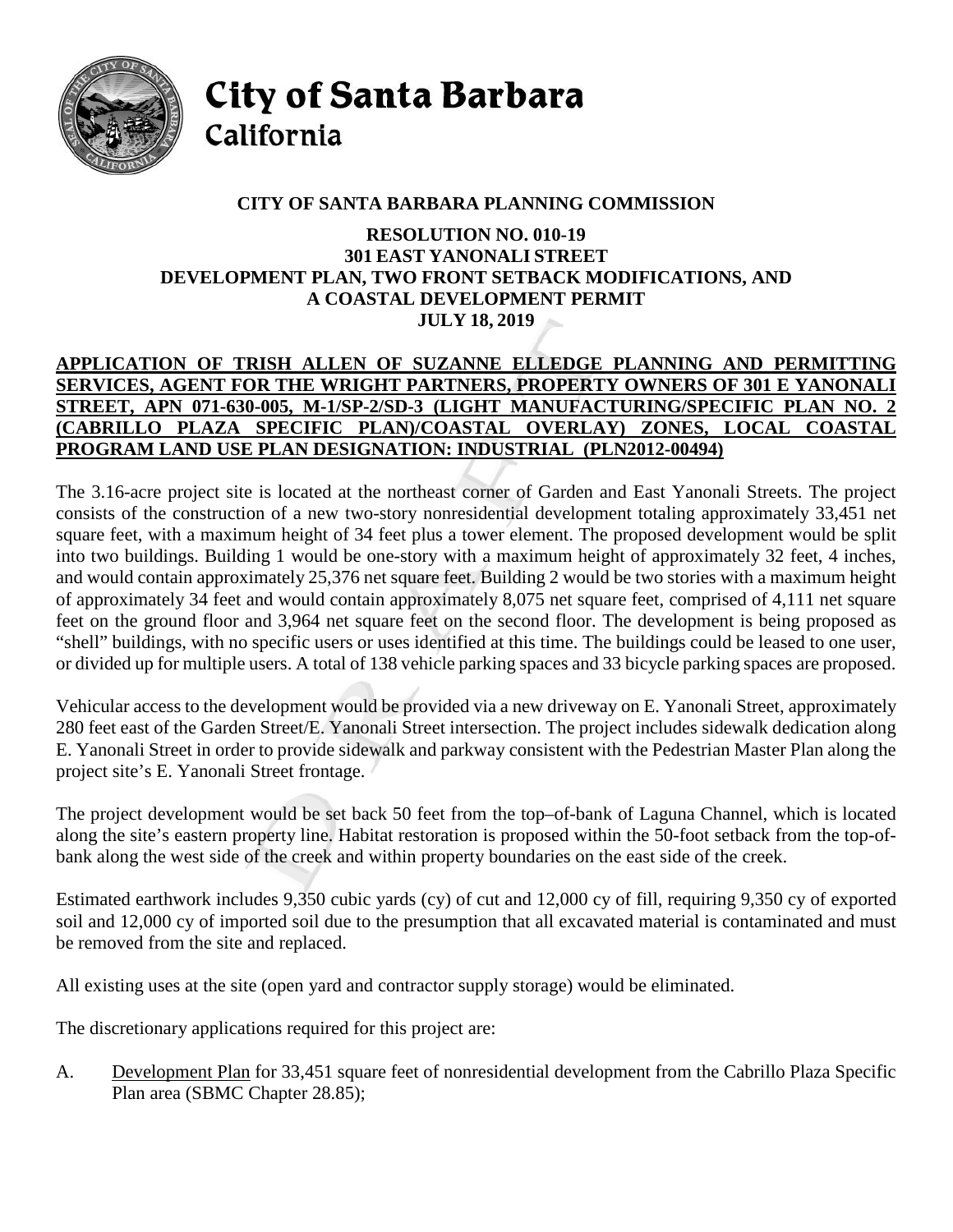- B. Front Setback Modification to allow a trellis in the required front setback along Garden Street (SBMC §28.92.110);
- C. Front Setback Modification to allow a trellis in the required front setback along East Yanonali Street (SBMC §28.92.110); and
- D. Coastal Development Permit to allow the proposed development in the Appealable jurisdiction of the City's Coastal Zone (SBMC §28.44.060).

The project requires an environmental finding pursuant to California Environmental Quality Act Guidelines Section 15183

**WHEREAS,** the Planning Commission has held the required public hearing on the above application, and the Applicant was present.

**WHEREAS,** three people appeared to speak, and the following exhibits were presented for the record:

- 1. Staff Report with Attachments, July 11, 2019
- 2. Site Plans
- 3. Correspondence received:
	- a. Anne Burdette, Santa Barbara CA
	- b. Anna Marie Gott, Santa Barbara CA
	- c. Trish Allen, Santa Barbara CA

#### **NOW, THEREFORE BE IT RESOLVED** that the City Planning Commission:

I. Approved the subject application, making the following findings and determinations:

# **A. Environmental Review (CEQA Guidelines §15183)**

The project qualifies for an exemption from further environmental review under CEQA Guidelines Section 15183, based on the City staff analysis discussed in Section VIII of the staff report, and the CEQA Certificate of Determination on file for this project.

#### **B. Front Setback Modification – Garden Street (SBMC §28.92.110.A.2)**

The proposed Setback Modification along Garden Street to allow a trellis to encroach up to 20 feet into the required 20-foot front setback is consistent with the purposes and intent of the Zoning Ordinance because it enhances the street corner and provides some screening of the parking lot along the front lot line, and is necessary to secure an appropriate improvement on a lot in that it provides a pedestrian-friendly focal point at the corner yet allows the main, solid structures to be set back in order to preserve mountain views, as discussed in Section VII.A.1 of the Staff Report.

# **C. Front Setback Modification – East Yanonali Street (SBMC §28.92.110.A.2)**

The proposed Setback Modification along East Yanonali Street to allow the trellis to encroach up to 20 feet into the required 20-foot front setback is consistent with the purposes and intent of the Zoning Ordinance because it enhances the street corner and provides some screening of the parking lot along the front lot line, and is necessary to secure an appropriate improvement on a lot in that it provides a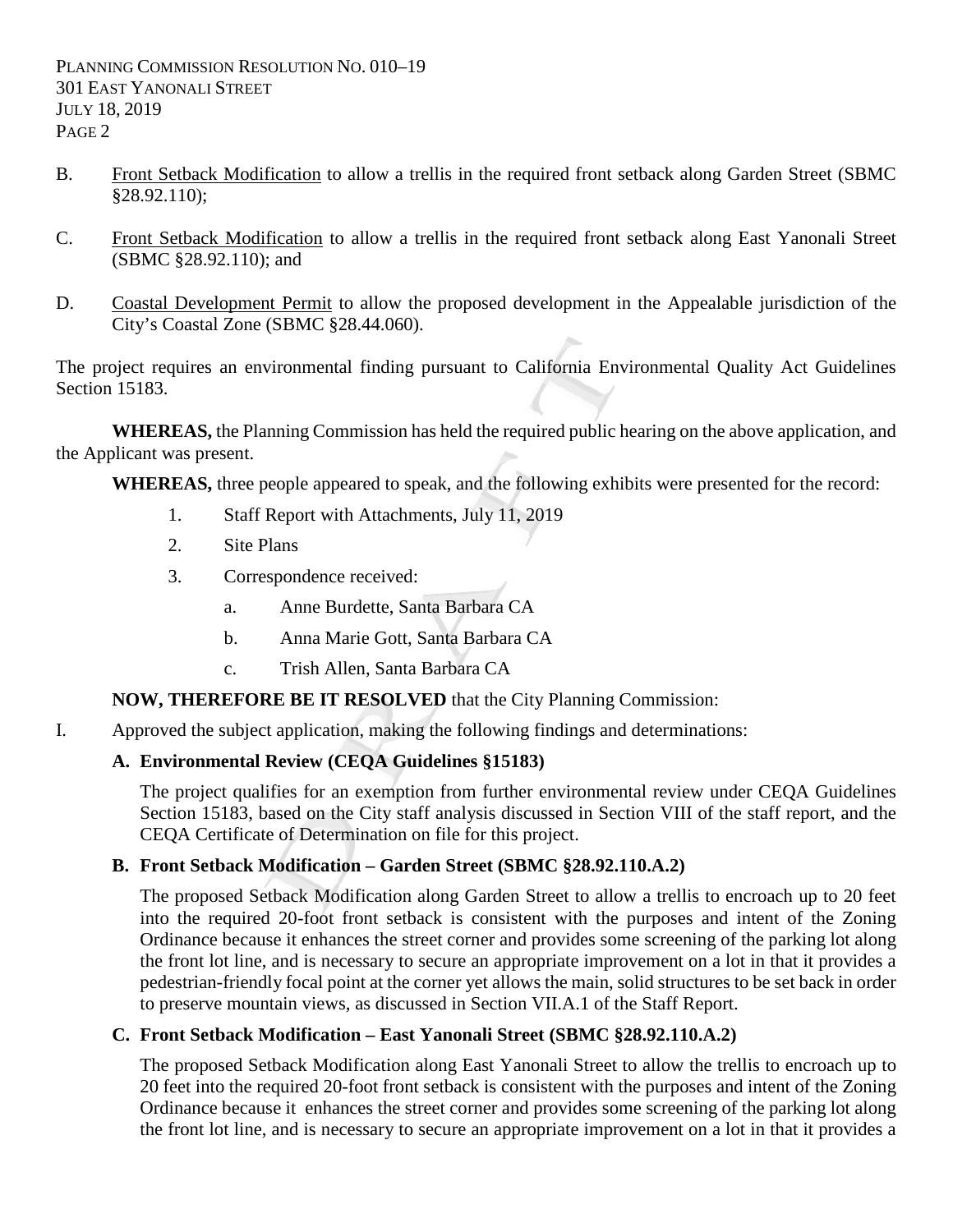> pedestrian-friendly focal point at the corner yet allows the main, solid structures to be set back in order to preserve mountain views, as discussed in Section VII.A.1 of the Staff Report

## **D. Development Plan (SBMC §28.85.040)**

- 1. The proposed development complies with all provisions of the Zoning Ordinance (Title 28), including the Nonresidential Growth Management Program requirements, as identified in Section VII.A.4 of the Staff Report.
- 2. The proposed development is consistent with the principles of sound community planning. The documents that guide development in this area are the City's General Plan, Local Coastal Plan, Zoning Ordinance, Specific Plan No. 2 and the City's design review guidelines. The project is consistent with applicable regulations, goals and policies of these documents, as discussed in Section VII of this Staff Report.
- 3. The proposed development will not have a significant adverse impact upon the community's aesthetics or character in that the size, bulk or scale of the development will be compatible with the neighborhood based on the Project Compatibility Analysis criteria found in Section 22.22.145 of this Code, as determined by the Historic Landmarks Commission on January 24, 2018 and as described in Sections VII and IX of the Staff Report.
- 4. The proposed development is consistent with the policies of the City of Santa Barbara Traffic Management Strategy as expressed in the allocation allowances specified in SBMC §28.85.050, as discussed in Sections VII.A.4 and VII.C of the Staff Report.

#### **E. Coastal Development Permit (SBMC §28.44.150)**

- 1. The project is consistent with the policies of the California Coastal Act because it does not impact public access or sensitive habitat and provides an appropriate development and use in a developed area of the City, as described in Section VII.B of the Staff Report.
- 2. The project is consistent with all applicable policies of the City's Local Coastal Plan, all applicable implementing guidelines, and all applicable provisions of the Code because it provides a desired and appropriate use for the site, has been sensitively designed with respect to mountain views and creek setbacks, and will provide adequate parking to meet its demand, as described in Section VII.B of the Staff Report.
- II. Said approval is subject to the following conditions:

In consideration of the project approval granted by the Planning Commission and for the benefit of the owner(s) and occupant(s) of the Real Property, the owners and occupants of adjacent real property and the public generally, the following terms and conditions are imposed on the use, possession, and enjoyment of the Real Property:

- **A. Order of Development.** In order to accomplish the proposed development, the following steps shall occur in the order identified:
	- 1. Obtain all required design review approvals.
	- 2. Pay Land Development Team Recovery Fee (30% of all planning fees, as calculated by staff) at time of building permit application.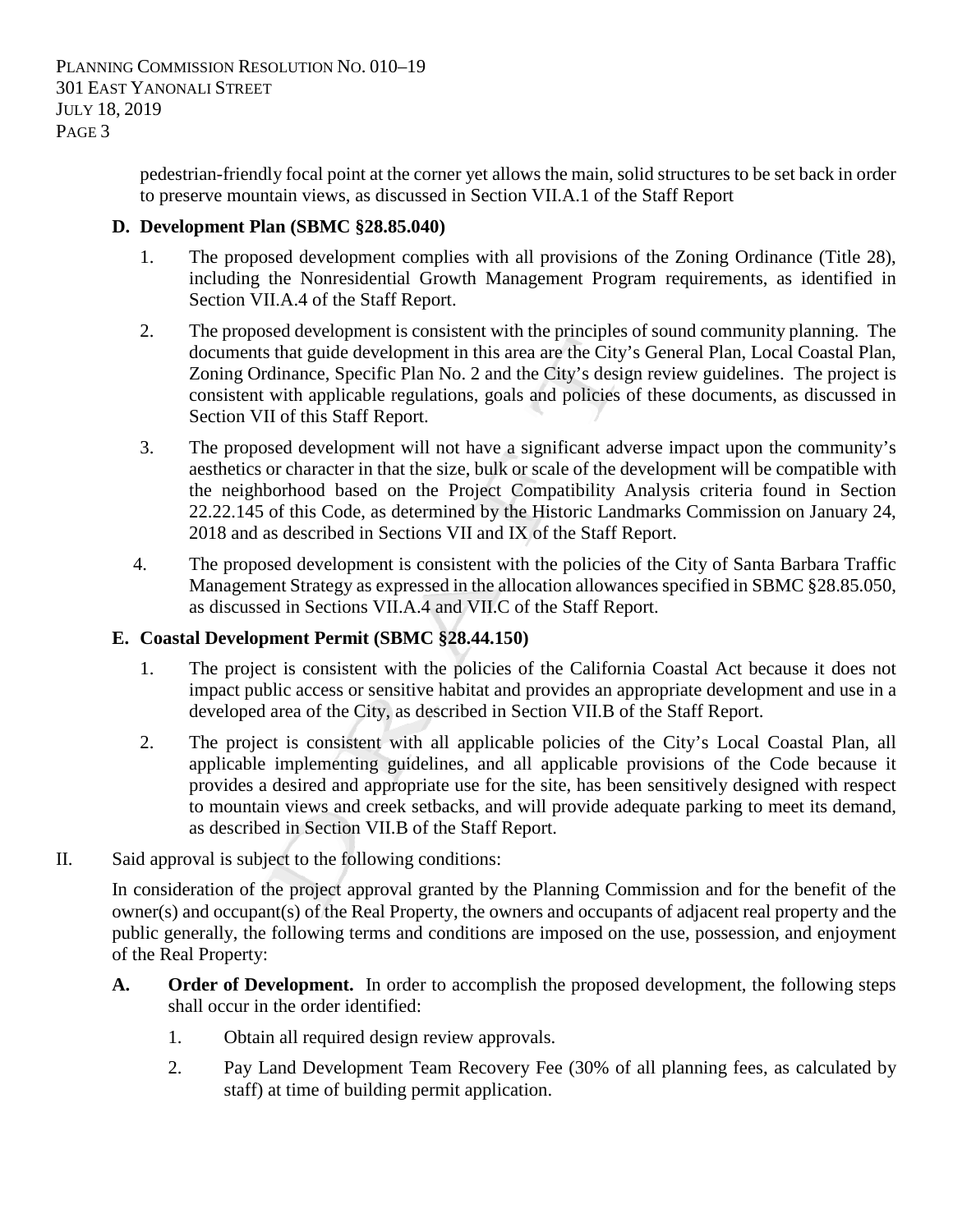- 3. Submit an application for and obtain a Building Permit (BLD) to demolish any structures/ improvements and/or perform rough grading. Comply with condition E "Construction Implementation Requirements."
- 4. Record any required documents (see Recorded Conditions Agreement section).
- 5. Permits.
	- a. Submit an application for and obtain a Building Permit (BLD) for construction of approved development and complete said development.
	- b. Submit an application for and obtain a Public Works Permit (PBW) for all required public improvements and complete said improvements.

Details on implementation of these steps are provided throughout the conditions of approval.

- **B. Recorded Conditions Agreement.** The Owner shall execute a *written instrument*, which shall be prepared by Planning staff, reviewed as to form and content by the City Attorney, Community Development Director and Public Works Director, recorded in the Office of the County Recorder, and shall include the following:
	- 1. **Approved Development.** The development of the Real Property approved by the Planning Commission on July 18, 2019, is limited to an approximately 25,376 square foot one-story shell building and an approximately 8,075 square foot two-story building and 137 vehicle parking spaces and the improvements shown on the plans signed by the chairperson of the Planning Commission on said date and on file at the City of Santa Barbara.
	- 2. **Use Limitations.** Any future building uses will be reviewed and approved by the City to confirm the use and/or range of uses are consistent with the Growth Management Program Traffic Management Strategy per City Resolution No. 13-010, and the Fehr & Peers Transportation Assessment of 301 E. Yanonali Street, dated July 26, 2018 (hereinafter "Fehr & Peers Study"). Prior to initiating a new use or change of use, the Owner shall submit a letter to the Community Development Director detailing the proposal. The Community Development Director, in consultation with the Public Works Director, shall determine the appropriate review procedure to determine consistency with the Fehr & Peers Study and Resolution No. 12-010, which may include a traffic model run, and will notify the Owner. Uses that are determined at the discretion of Community Development Director, in consultation with the Public Works Director, to generate more traffic impacts than are consistent with the Fehr & Peers Study and Resolution No. 12-010, shall not be permitted without further environmental review and/or Planning Commission review and approval.
	- 3. **Office Use.** No more than 8,362 square feet (25% of 33,451 square feet) shall be provided as office use, consistent with the limitations of Specific Plan No. 2, Cabrillo Plaza Project (SP-2).
	- 4. **Parking Demand.** All future building uses shall be reviewed to ensure that peak parking demand is met on site, consistent with Specific Plan No. 2, Cabrillo Plaza Project (SP-2).
	- 5. **Uninterrupted Water Flow.** The Owner shall allow for the continuation of any historic flow of water onto the Real Property including, but not limited to, swales, natural watercourses, conduits and any access road, as appropriate.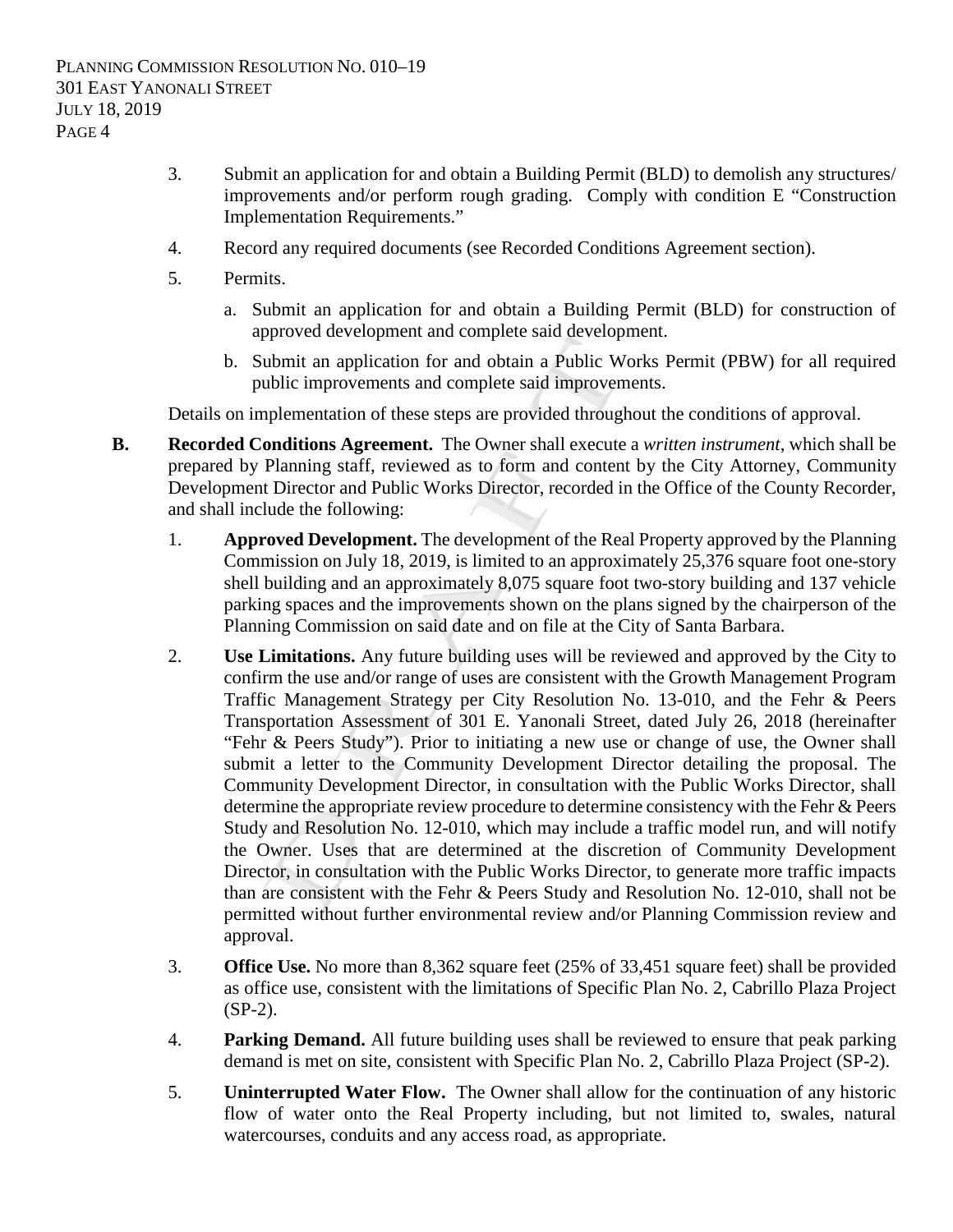- 6. **Recreational Vehicle Storage Prohibition.** No recreational vehicles, boats, or trailers shall be stored on the Real Property.
- 7. **Landscape Plan Compliance.** The Owner shall comply with the Landscape Plan approved by the Historic Landmarks Commission (HLC). Such plan shall not be modified unless prior written approval is obtained from the HLC. The landscaping on the Real Property shall be provided and maintained in accordance with said landscape plan, including any tree protection measures. If said landscaping is removed for any reason without approval by the HLC, the owner is responsible for its immediate replacement.
- 8. **Storm Water Pollution Control and Drainage Systems Maintenance.** Owner shall maintain the drainage system and storm water pollution control devices in a functioning state and in accordance with the Storm Water BMP Guidance Manual and Operations and Maintenance Procedure Plan approved by the Creeks Division. Should any of the project's surface or subsurface drainage structures or storm water pollution control methods fail to capture, infiltrate, and/or treat water, or result in increased erosion, the Owner shall be responsible for any necessary repairs to the system and restoration of the eroded area. Should repairs or restoration become necessary, prior to the commencement of such repair or restoration work, the Owner shall submit a repair and restoration plan to the Community Development Director to determine if an amendment or a new Building Permit and Coastal Development Permit is required to authorize such work. The Owner is responsible for the adequacy of any project-related drainage facilities and for the continued maintenance thereof in a manner that will preclude any hazard to life, health, or damage to the Real Property or any adjoining property.
- 9. **Pesticide or Fertilizer Usage Near Creeks.** The use of pesticides or fertilizer shall be prohibited within the 50-foot setback from the top of bank, which drains directly into Laguna Chanel.
- 10. **Transportation Demand Management.** The following alternative mode incentives shall be incorporated into the project to reduce traffic impacts caused by the project. Owner shall be responsible for ensuring that all tenants comply with the provisions of the approved Transportation Demand Management (TDM) Plan.
	- a) **TDM Administrator.** The Owner shall appoint a TDM Administrator responsible for the alternative mode incentives. The TDM Administrator shall contract with Traffic Solutions or successor agency for training and assistance in administrating their program. The TDM Administrator shall provide an annual report to the Community Development Director and the Public Works Director illustrating the number of users, describing the marketing techniques and program results, including successes and failures.
	- b) **Bus Routes and Schedules Posted.** Notice of MTD bus routes and schedules shall be placed and maintained up-to-date in a central (public) location accessible to employees.
	- c) **Bicycle Parking**. A minimum of 19 bicycle parking spaces shall be provided, including appropriate percentages of short- and long-term parking subject to Transportation Staff's approval. Any additional bicycle parking provided may be either short- or long-term.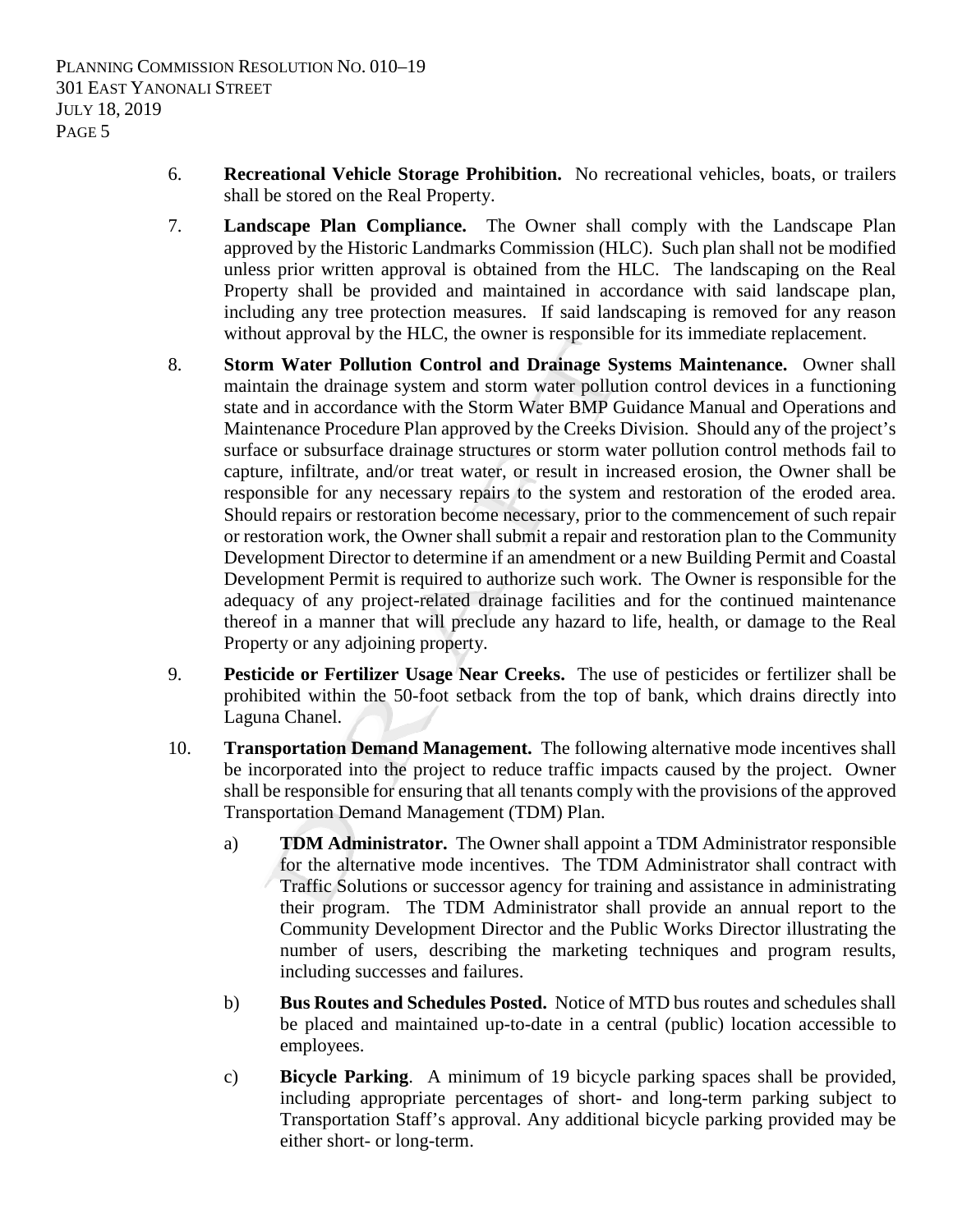- 11. **Recyclable Material Use and Collection for Restaurants.** Restaurant operators shall encourage guests to recycle by using recyclable materials, and providing sufficient and appropriate receptacles, such as recycling containers. Recyclable material collection and pick-up areas shall be provided on-site for the restaurant operations. A minimum of 50 percent of the area devoted to holding trash for the project shall be used for recycling purposes.
- 12. **BMP Training.** Training on the implementation of Best Management Practices (BMPs) shall be provided to every employee by the property owner/management in order to prevent or reduce the discharge of pollutants to storm water from buildings and ground maintenance. The training shall include using good housekeeping practices, preventive maintenance and spill prevention and control at outdoor loading/ unloading areas in order to keep debris from entering the storm water collection system.
- 13. **Areas Available for Parking.** All parking areas and access thereto shall be kept open and available in the manner in which it was designed and permitted.
- **C. Design Review.** The project, including public improvements, is subject to the review and approval of the Historic Landmarks Commission (HLC). The HLC shall not grant project design approval until the following Planning Commission land use conditions have been satisfied.
	- 1. **Screened Backflow Device.** The backflow devices for fire sprinklers, pools, spas and/or irrigation systems shall be provided in a location screened from public view or included in the exterior wall of the building, as approved by the HLC.
	- 2. **Location of Dry Utilities.** Dry utilities (e.g. above-ground cabinets) shall be placed on private property unless deemed infeasible for engineering reasons. If dry utilities must be placed in the public right-of-way, they shall painted "Malaga Green," and if feasible, they shall be screened as approved by HLC.
	- 3. **Trash Enclosure Provision.** A trash enclosure with adequate area for recycling containers (an area that allows for a minimum of 50 percent of the total capacity for recycling containers) shall be provided on the Real Property and screened from view from surrounding properties and the street.

Dumpsters and containers with a capacity of 1.5 cubic yards or more shall not be placed within five (5) feet of combustible walls, openings, or roofs, unless protected with fire sprinklers.

**D. Requirements Prior to Permit Issuance.** The Owner shall submit the following, or evidence of completion of the following, for review and approval by the Department listed below prior to the issuance of any permit for the project. Some of these conditions may be waived for demolition or rough grading permits, at the discretion of the department listed. Please note that these conditions are in addition to the standard submittal requirements for each department.

#### 1. **Public Works Department**.

a) **Approved Public Improvement Plans.** Public Improvement Plans as identified in condition D.1.d "E. Yanonali Street Public Improvements" shall be submitted to the Public Works Department for review and approval. Upon acceptance of completed public improvement plans, a Building permit may be issued if the Owner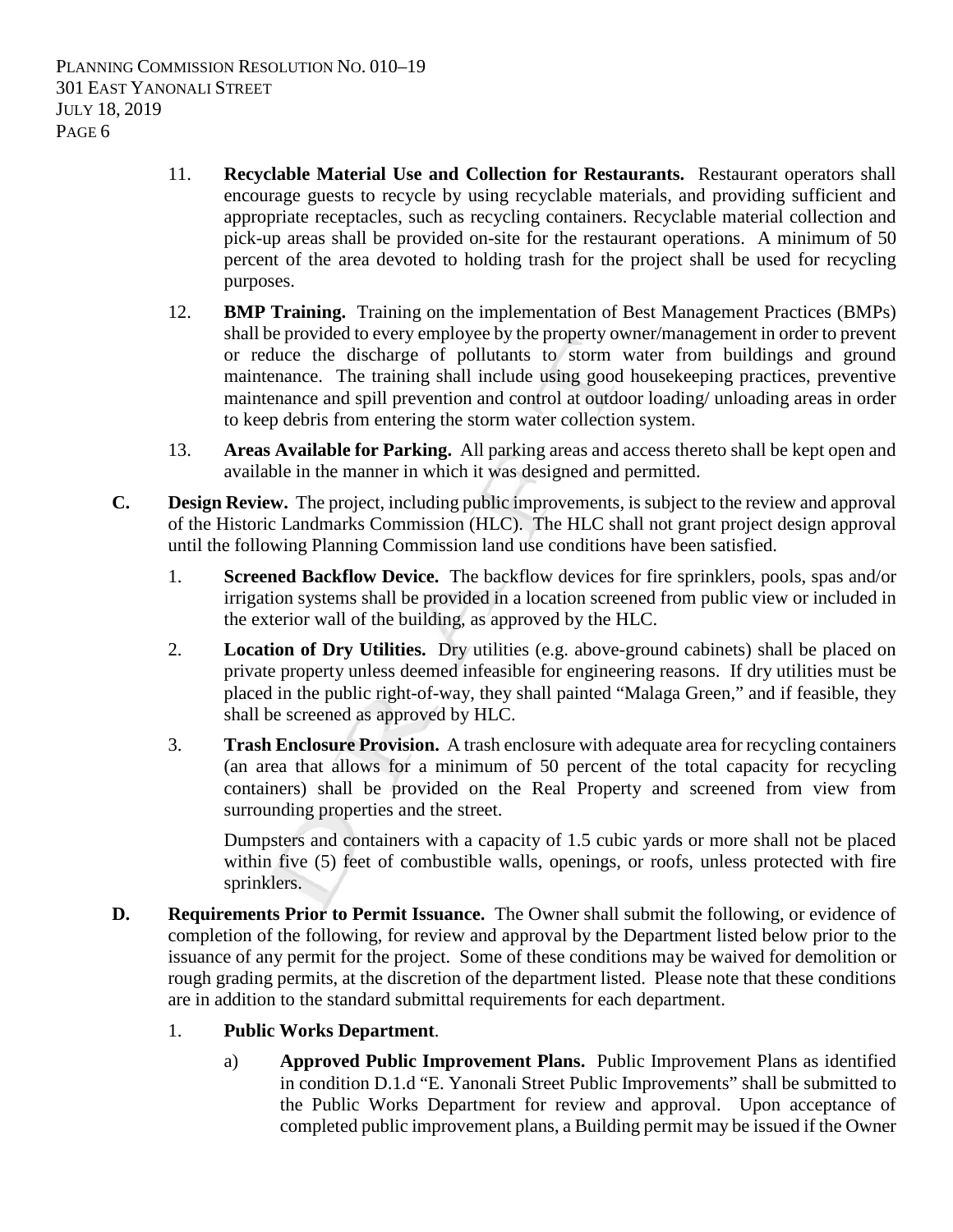has bonded for public improvements and executed the *Agreement to Construct and Install Improvements (Not a Subdivision)*.

- b) **Dedications.** Easements, as shown on the approved site plan and described as follows, subject to approval of the easement scope and location by the Public Works Department and/or the Building and Safety Division:
	- (1) A variable width flood control easement of an approximately 80 foot width in favor of the City of Santa Barbara for Laguna Channel purposes.
	- (2) An approximate 4 foot dedication of private property to public right of way along the Yanonali Street Property frontage to establish 10.5-foot wide pedestrian access (6-inch curb, 4-foot furnishing zone, 6-foot sidewalk).
- c) **Water Rights Assignment Agreement.** The Owner shall assign to the City of Santa Barbara the exclusive right to extract ground water from under the Real Property in an *Agreement Assigning Water Extraction Rights*. Engineering Division Staff prepares said agreement for the Owner's signature.
- d) **E. Yanonali Street Public Improvements.** The Owner shall submit C-1 public improvement plans for construction of improvements along the property frontage on E. Yanonali Street. Plans shall be submitted separately from plans submitted for a Building Permit, and shall be prepared by a licensed civil engineer registered in the State of California. As determined by the Public Works Department, the improvements shall include new and/or remove and replace to City standards, the following: construct approximately 450 linear feet of sidewalk with a 4-foot parkway and 6-foot sidewalk, a 6-inch frontage zone which may be located on either private or public property, remove drop inlet and replace with a catch basin and driveway apron with a maximum width of 35 feet, replace approximately 150 linear feet of curb and gutter, reconstruct diagonal access ramp at the corner of Garden and Yanonali Streets, construct 4-foot precast manhole at existing sewer main stub-out, install ten grated drains located in new parkway to route sidewalk runoff onsite (to raingarden), grind and overlay to the centerline of the street along entire subject property frontage and crack/slurry seal a minimum of 20 feet beyond the limits of all trenching, relocate existing utility cabinets located near access ramp to widen pedestrian path, install approximately 9 new street trees per approval of the City Arborist, construct two "bio-filtration" storm water treatment facilities on north side of Yanonali St., upgrade HPS street lighting to LED, install storm water retention chamber and replace existing drop inlet on south side of Yanonali St. to accommodate the new chamber, upgrade/reconstruct existing 18" storm drain and verify the capacity of said drain to Laguna Channel, preserve and/or reset survey monuments, supply and install directional/regulatory traffic control signs per the CA MUTCD during construction, storm drain stenciling, and water/sewer services shown on the approved plans including a grease trap for the proposed restaurant space. Any work in the public right-of-way requires a Public Works Permit.

Additional traffic work includes: stripe a new center turn lane on Yanonali Street. The center turn lane shall extend to the east 75' past the Project's driveway so the driveway on south side of Yanonali Street is also served by the center turn lane.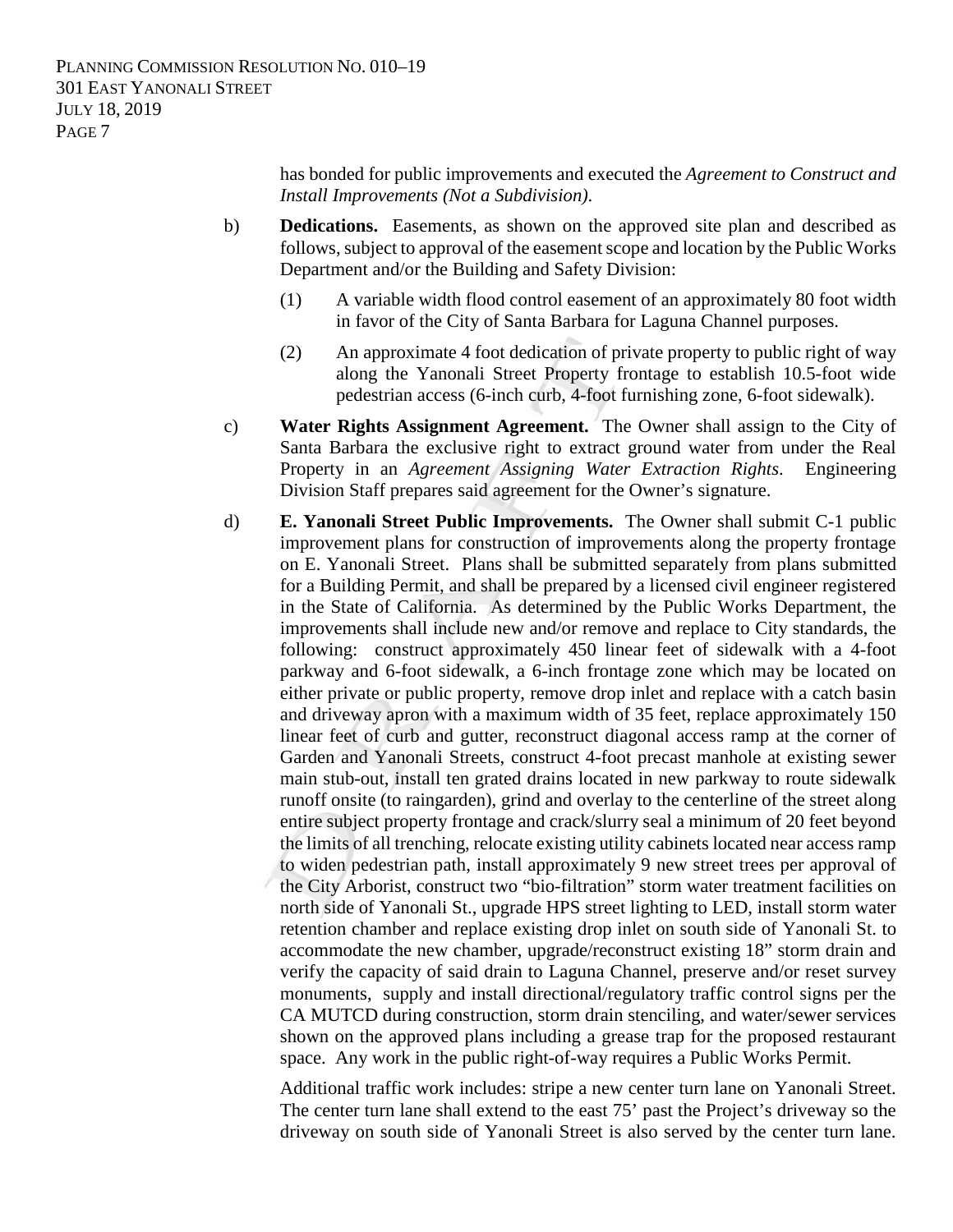The new center turn lane will require removal of the on street parking along the north side of Yanonali Street.

- e) **Haul Routes Require Separate Permit.** Apply for a Public Works permit to establish the haul route(s) for all construction-related trucks with a gross vehicle weight rating of three tons or more entering or exiting the site. The haul routes shall be approved by Public Works.
- f) **Agreement to Construct and Install Improvements.** The Owner shall submit an executed *Agreement to Construct and Install Improvements*, prepared by the Engineering Division, an Engineer's Estimate, signed and stamped by a registered civil engineer, and securities for construction of improvements prior to execution of the Agreement.
- g) **Encroachment Permits.** Any encroachment or other permits from the City or other jurisdictions (State, Caltrans, etc.) for the construction of improvements (including any required appurtenances) within their rights of way or easements shall be obtained by the Owner. The Owner shall be required to execute a Minor Encroachment Permit or other maintenance agreement for the ongoing maintenance by the Owner of the two (2) "bio-filtration" storm water treatment facilities on north side of Yanonali Street.

### 2. **Community Development Department.**

- a) **Recordation of Agreements.** The Owner shall provide evidence of recordation of the written instrument that includes all of the Recorded Conditions identified in condition B "Recorded Conditions Agreement" to the Community Development Department prior to issuance of any building permits.
- b) **Drainage and Water Quality.** The project is required to comply with Tier 3 of the Storm Water BMP Guidance Manual, pursuant to Santa Barbara Municipal Code Chapter 22.87 (treatment, rate and volume). The Owner shall submit a hydrology report prepared by a registered civil engineer or licensed architect demonstrating that the new development will comply with the City's Storm Water BMP Guidance Manual. Project plans for grading, drainage, facilities and treatment methods, and project development, shall be subject to review and approval by the City Building Division and Public Works Department. Sufficient engineered design and adequate measures shall be employed to ensure that no unpermitted construction-related or long-term effects from increased runoff, erosion and sedimentation, urban water pollutants (including, but not limited to trash, hydrocarbons, fertilizers, bacteria, etc.), or groundwater pollutants would result from the project.

For any proprietary treatment devices that are proposed as part of the project's final Storm Water Management Plan, the Owner shall provide an Operations and Maintenance Procedure Plan consistent with the manufacturer's specifications (describing schedules and estimated annual maintenance costs for pollution absorbing filter media replacement, sediment removal, etc.). The Plan shall be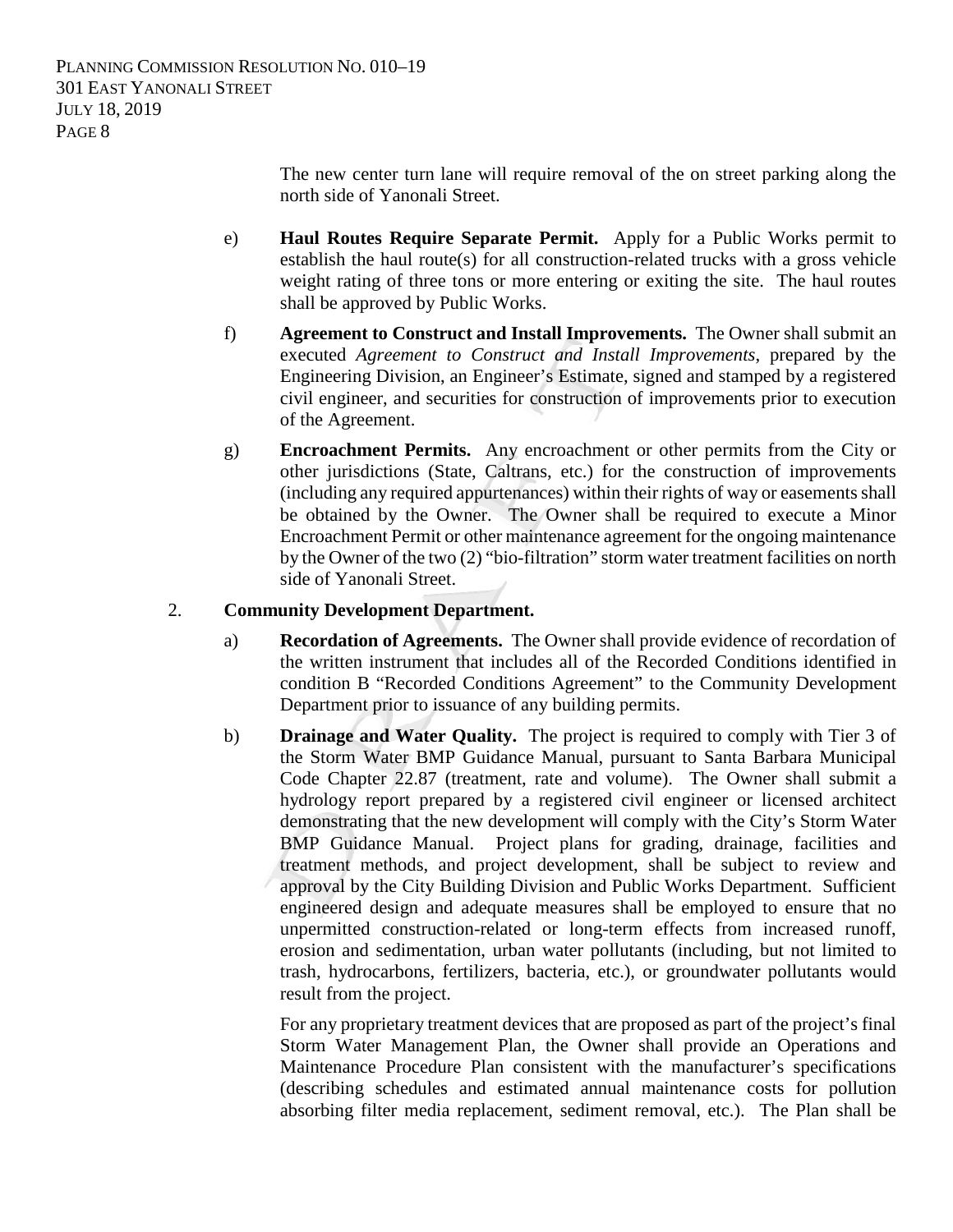> reviewed and approved by the Creeks Division for consistency with the Storm Water BMP Guidance Manual and the manufacturer's specifications.

> After certificate of occupancy is granted, any proprietary treatment devices installed will be subject to water quality testing by City Staff to ensure they are performing as designed and are operating in compliance with the City's Storm Water MS4 Permit.

- c) **Habitat Restoration Plan**. The Habitat Restoration Plan (Arcadis, April 2017), including monitoring and reporting criteria, shall be implemented as part of the project. The following specific resource protection measures shall be reproduced on the plans and details shall be incorporated into plans as appropriate, and shall followed as part of project implementation:
	- (1) Limit disturbance of ESH Riparian Habitat The hydrologic regimen of Laguna Channel should be protected to avoid changes in the volume or duration of flooding, and to maintain or improve habitat and water quality conditions, if feasible. The restoration area shall be flagged and fenced throughout the project, with construction fencing installed at least one week prior to development activities. Barrier fencing shall be placed no closer than six feet (1.8 m) from the driplines of all riparian trees that occur outside of other construction fencing. See discussion of construction fencing below.
	- (2) Nesting birds –Disturbance activities in nesting bird habitat shall be scheduled outside of nesting bird season (March 1 to August 15). If activities cannot be avoided during nesting season, pre-construction nesting bird surveys shall be conducted at least two weeks prior to the start of ground clearing. Construction activities that involve disturbances within 500 feet of an active raptor nest and/or 100 feet of an active passerine nest shall be avoided or further evaluated to determine if the proposed activity may affect breeding behavior. Construction personnel shall be made aware of the importance of staying out of the riparian area, as it represents an important habitat type commonly used for nesting purposes by many bird species. Appropriate buffers shall be maintained around active nests until August 15 and/or until there are no active nesting behaviors, or eggs or chicks.
	- (3) Avoid impacts to aquatic species Non-native tree and weed removal on the banks of Laguna Channel shall occur during late summer/early fall when flow is low to minimize the likelihood of silt run-off impacting tidewater goby, Pacific pond turtle, or other species dependent upon the aquatic environment. To the greatest extent feasible, construction activities near Laguna Channel shall cease during rainy weather to avoid potential increased impacts to fish, amphibians, and other wildlife active during rainy weather. The Biological Monitor shall monitor vegetation removal within 100 feet of Laguna Channel, including removal of non-native trees, to prepare the site for habitat restoration.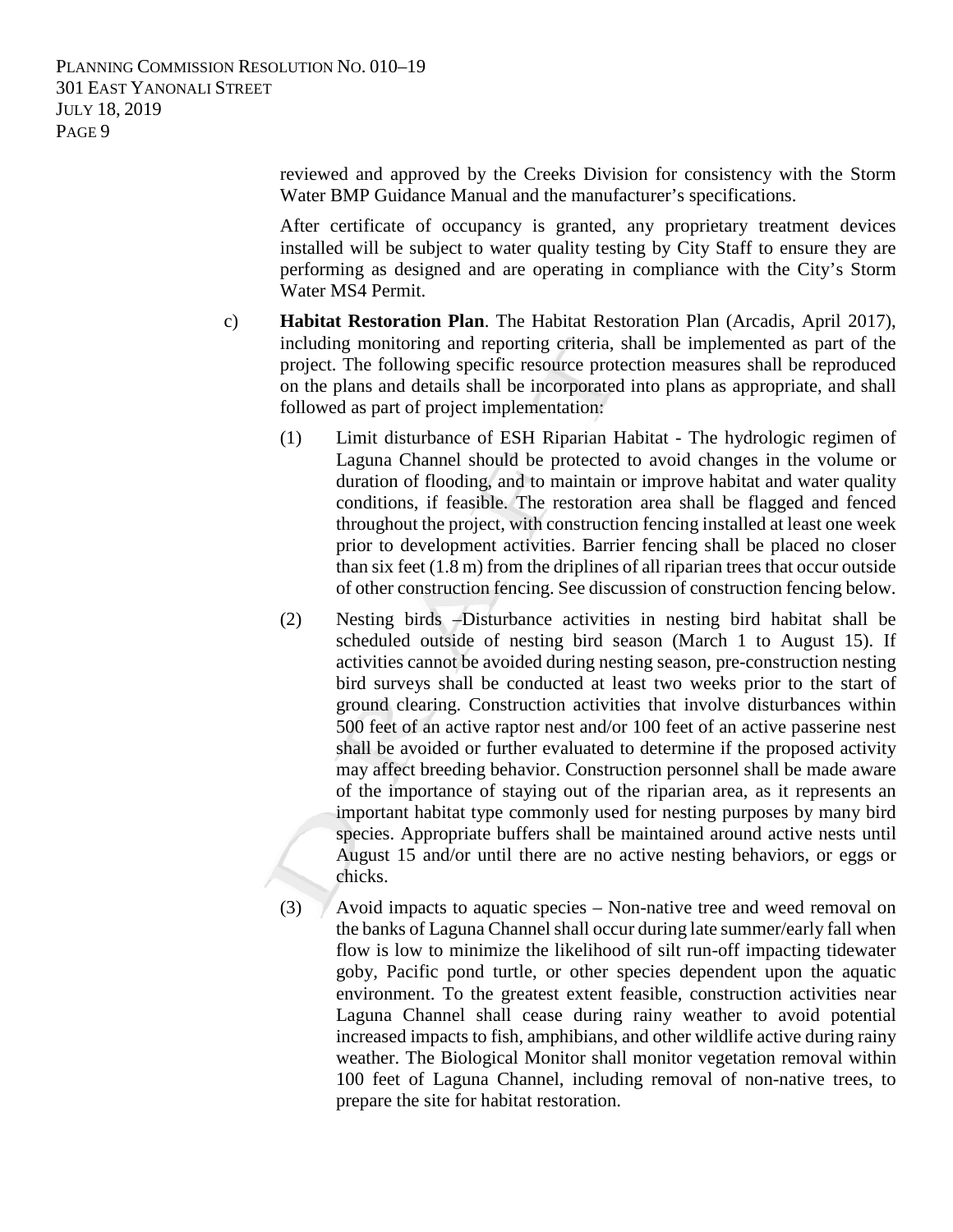- (4) Restrict native vegetation removal and protect native trees Native trees shall be protected to the maximum extent possible and only trimmed when necessary for safety reasons. When determined to be necessary, tree limbs and/or branches shall be cut off by a professional certified arborist, using handheld equipment to the maximum extent possible. No equipment, materials, or vehicles shall be located within the critical root zone (CRZ) of any native tree on Site. Construction equipment or materials shall not be driven or parked under the canopies of native trees, as delineated by the fencing. Storage or staging of fill soil, rocks, or construction material within these areas is prohibited.
- (5) Protect native tree roots Grading and drainage shall be designed to properly drain tree trunk areas and avoid water ponding or any changes in grade, including excavation or accumulation of soil due to grading or sedimentation. Trenching within driplines shall be done by hand and monitored by the Biological Monitor.
- (6) Native tree replacement If any native tree greater than 6-inch in diameter at breast height (dbh) is damaged (more than 25% of roots within dripline plus six feet disturbed and/or more than 25 percent of the canopy dripline disturbed) as a result of construction activities, it shall be addressed in a manner approved by the City of Santa Barbara. A certified arborist shall be hired to assess the damage and recommend mitigation that may include but is not limited to tree replacement. If replacement and mitigation for individual native trees is required due to unanticipated impacts, details concerning their replacement shall be incorporated into a modification of this Restoration Plan to address the loss of native trees. The Restoration Plan shall identify the number of native trees required to establish equivalent habitat or canopy area not otherwise mitigated.
- (7) Construction fencing around sensitive resources Any native tree and/or sensitive species located within 25 feet of proposed disturbance shall be temporarily fenced at least one week prior to any ground disturbance and such fencing shall remain in place throughout all development activities; such fencing shall be placed around the riparian buffer area or along the limits of the work area, whichever maximizes the size of the buffer. Temporary orange construction fencing shall be attached to posts with a minimum of six-foot centers. No work or staging of any kind shall be allowed within sensitive resource protection buffer areas with the exception of adjustments as approved by the Biologist, Arborist and City Environmental Analyst. Such fencing shall be removed as soon as project activities are completed or when determined appropriate by the Biological Monitor.
- (8) Storm Water Pollution Prevention Plan (SWPPP) Implement and adhere to a SWPP. Entry of run-off and sediment resulting from construction into the Laguna Channel shall be managed under a SWPPP and follow Regional Water Quality Control Board specifications.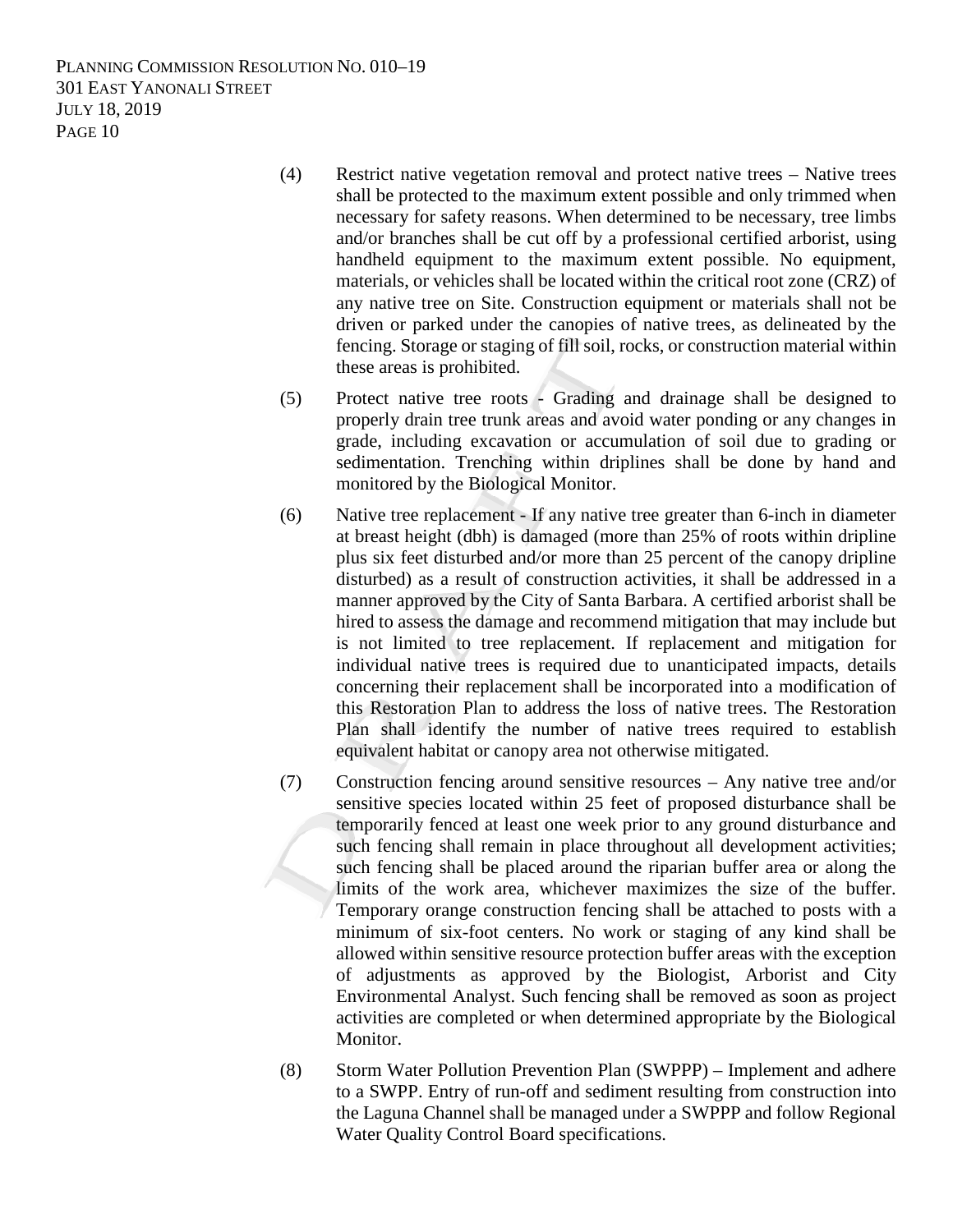- (9) Pre-construction biological surveys Reconnaissance level preconstruction biological surveys shall be conducted prior to initial project activities and shall be conducted as close as possible to the proper time of year for identifying a potential sensitive biological resources in the weeks prior to initial Site work. The purpose of pre-construction biological surveys is to confirm that conditions haven't changed significantly since the sensitive species and habitat assessment was completed, as well as to ensure that all sensitive resources within the work areas are identified and appropriately protected and flagged/fenced, where needed. At a minimum, the Site shall be surveyed for special status species by the Biological Monitor no more than 30 days prior to initiation of project activities.
- (10) Employee environmental awareness An employee environmental awareness plan shall be developed and used for training prior to initiation of the project. The plan will inform employees of sensitive biological resources on or near the Site and the provisions for protecting these resources, including protective fencing, installation of sediment barriers, and restrictions for personnel entering the restoration area. This plan shall be used to train employees and contractors relative to the environmental protection measures of the projects. An initial training shall be provided by the Biological Monitor prior to the initiation of construction. The project team shall ensure that the plan is followed during fieldwork and all members shall have authority to stop work if appropriate measures are not being implemented.
- (11) Construction Monitoring Biological monitoring shall be conducted on an as-needed basis during all development activities that have the potential to affect native and sensitive biological resources on Site, as determined by the Biological Monitor.
- (12) Stockpiling and Staging All staging and stockpiling shall be limited to the existing paved or disturbed surfaces to the maximum extent feasible. Stockpiled excavated material shall be placed on plastic sheeting and covered with a tarp or similar material to ensure the excavated material does not migrate into nearby drainages. Staging areas shall be cleaned and restored to pre-project conditions within 30 days of Project completion.
- $(13)$  Wash project equipment in upland areas at least 500 feet away from sensitive biological resources – Washing of any project equipment shall not be allowed near the restoration area. An area designated for washing functions shall be in place throughout construction in a designated area.
- (14) Waste Disposal All waste, garbage, and trash shall be maintained in covered containers and disposed of in accordance with local and state regulations. Staging areas shall be cleaned-up and restored to pre-project conditions within 30-days of project completion.
- (15) Do not feed or harass wildlife Feeding or harassment of wildlife shall not be allowed. Pets shall not be allowed onsite during construction.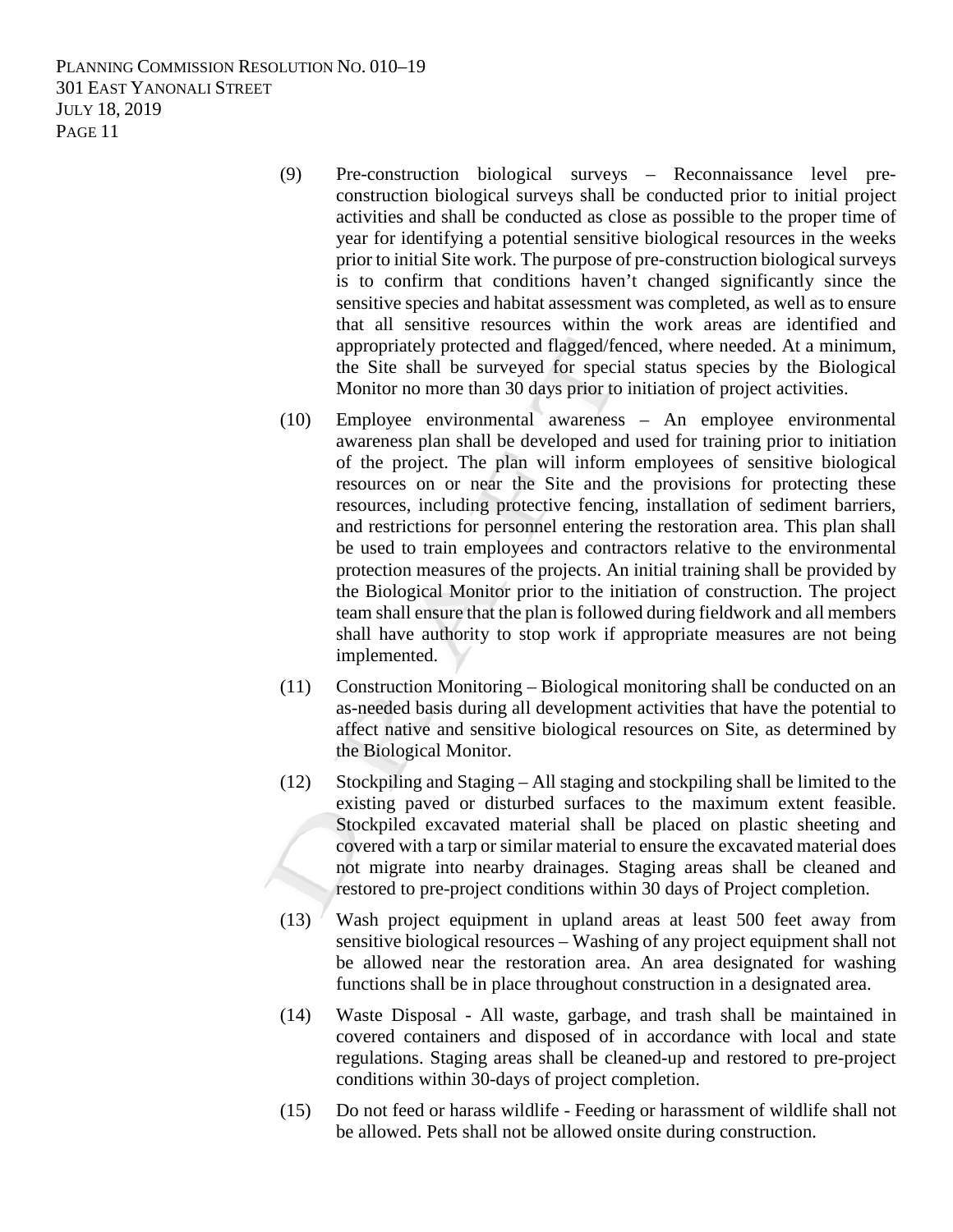- (16) Removal of weeded and trimmed non-native vegetation All non-native vegetation removed as part of habitat restoration shall be gathered by hand, bundled using tarps or line, and transported to the primary construction staging area pending disposal offsite.
- (17) Restricted lighting In recognition of the continued long-term use of the restored open space areas by wildlife, development features shall include screening of lights to prevent glare into natural areas. Motion sensor lights shall only cover areas immediately adjacent to structures and shall be shielded from shining into the restoration area.
- (18) Landscaping Landscaping within the commercial development shall be restricted to locally native and non-invasive species, whenever feasible. Invasive weeds (as listed in the California Invasive Plant Council, 2006) shall be removed from surrounding areas to avoid spread onto the Site and shall not be used in the proposed landscape plan.
- d) **Project Environmental Coordinator Required.** Submit to the Planning Division a contract with a qualified independent consultant to act as the Project Environmental Coordinator (PEC). Both the PEC and the contract are subject to approval by the City's Environmental Analyst. The PEC shall be responsible for assuring full compliance with the provisions of the Conditions of Approval to the City. The contract shall include the following, at a minimum:
	- (1) The frequency and/or schedule of the monitoring of the conditions.
	- (2) A method for monitoring the conditions.
	- (3) A list of reporting procedures, including the responsible party, and frequency.
	- (4) A list of other monitors to be hired, if applicable, and their qualifications.
	- (5) Submittal of biweekly reports during demolition, excavation, grading and footing installation and monthly reports on all other construction activity regarding condition compliance by the PEC to the Community Development Department/Case Planner.
	- (6) Submittal of a Final Monitoring Report.
	- (7) The PEC shall have authority over all other monitors/specialists, the contractor, and all construction personnel for those actions that relate to the items listed in the conditions of approval, including the authority to stop work, if necessary, to achieve compliance with the project description and conditions of approval.
- e) **Biological Monitoring Contract.** Submit a contract with a qualified biologist acceptable to the City for implementation of the Habitat Restoration Plan (Arcadis, April 2017), including surveys and monitoring.
- f) **Archaeological Monitoring Contract.** Submit a contract with an archaeologist from the most current City Qualified Archaeologists List for monitoring during all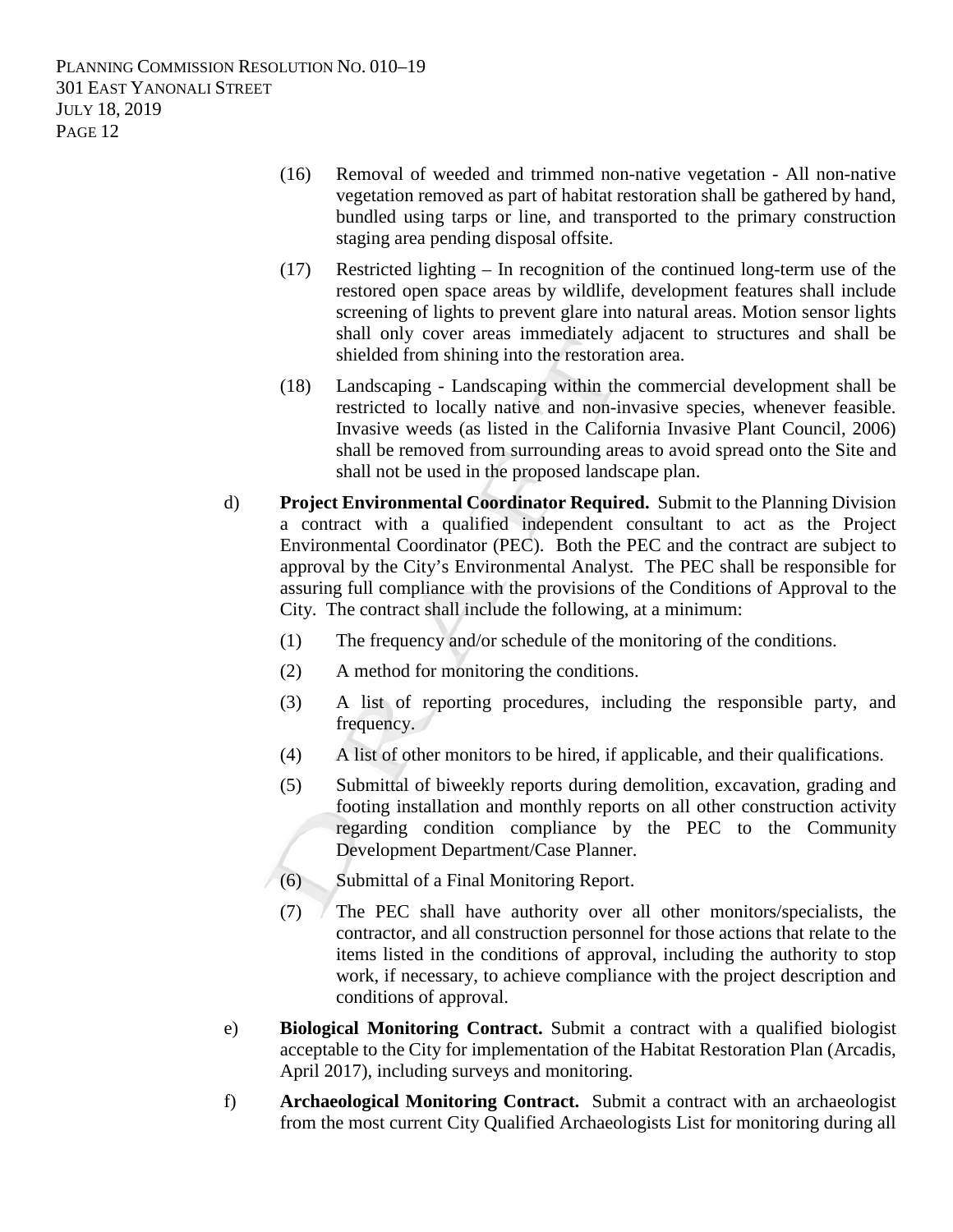> ground-disturbing activities associated with installation of the detention/infiltration basins associated with the project, including, but not limited to, grading, excavation, trenching vegetation or paving removal and ground clearance, as identified in the Phase 1 and Extended Phase 1 Archaeological Resources Report prepared for this site by Applied EarthWorks, Inc., dated May 2017. The contract shall be subject to the review and approval of the Environmental Analyst.

> The archaeologist's monitoring contract shall include the provisions identified in condition D.2.i. "Requirement for Archaeological Resources" below.

- g) **Requirement for Archaeological Resources**. The applicant shall be responsible for implementing the recommended measures in the Phase 1 and Extended Phase 1 Archaeological Resources Report prepared by Applied Earth Works, Inc. dated May 2017. These recommendations include data recovery within the northeastern portion of the project area; construction monitoring during excavation of the remaining portions of the detention/infiltration basin; transport of all cultural material and associated field forms from excavation to a laboratory for processing; artifacts shall be sorted and cataloged; a Phase 3 technical report shall be prepared on the data recovery and monitoring effort that adheres to the MEA guidelines; and any artifact collection and associated reports and other documentation shall be prepared for curation at the Repository for Archaeological and Ethnographic Collections at the University of California, Santa Barbara (UCSB).
- h) **Phase 3 Archaeological Resources Report**. A Phase 3 Archaeological Resources Report that adheres to the City's Master Environmental Assessment Guidelines shall be prepared on the data recovery and monitoring effort identified in Section 9.0 of the Extended Phase 1 Archaeological Resources Report prepared by Applied EarthWorks, dated May 2017. Upon completion of the identified investigations, the artifact collection and associated reports and other documentation shall be prepared for curation at the University of California, Santa Barbara as outlined in Section 9.2.6 of the Report.
- i) **Hazards and Hazardous Materials.** The applicant shall comply with the Revised Corrective Action Plan dated March 15, 2019, and the comments and conditions of approval as outlined by Santa Barbara County Environmental Health Services in their letter dated April 26, 2019 and all follow-up correspondence. The approved Corrective Action Plan includes a Remedial Method requiring a Soils Management Plan (SMP) to be prepared and implemented and requires a number of actions including notifying the Underground Service Alert utility marking service; a Site Safety Plan; Waste Profiling; Remedial Excavation and Monitoring; Remedial Excavation; Soil Segregation and Disposal; on-site storage of contaminated soil; Confirmation Soil Sampling; Soil Sample Analysis; reporting of the method detection limit (MDL) and the practical quantitation limit (PQL) for every sample result; and following acceptance at the designated disposal facility, the excavated soil will be loaded directly onto trucks and transported. This Remediation Plan has been incorporated into the proposed project description.
- j) **Asbestos & Lead-Containing Materials.** Pursuant to APCD Rule 1001, the applicant is required to complete and submit an Asbestos Demolition / Renovation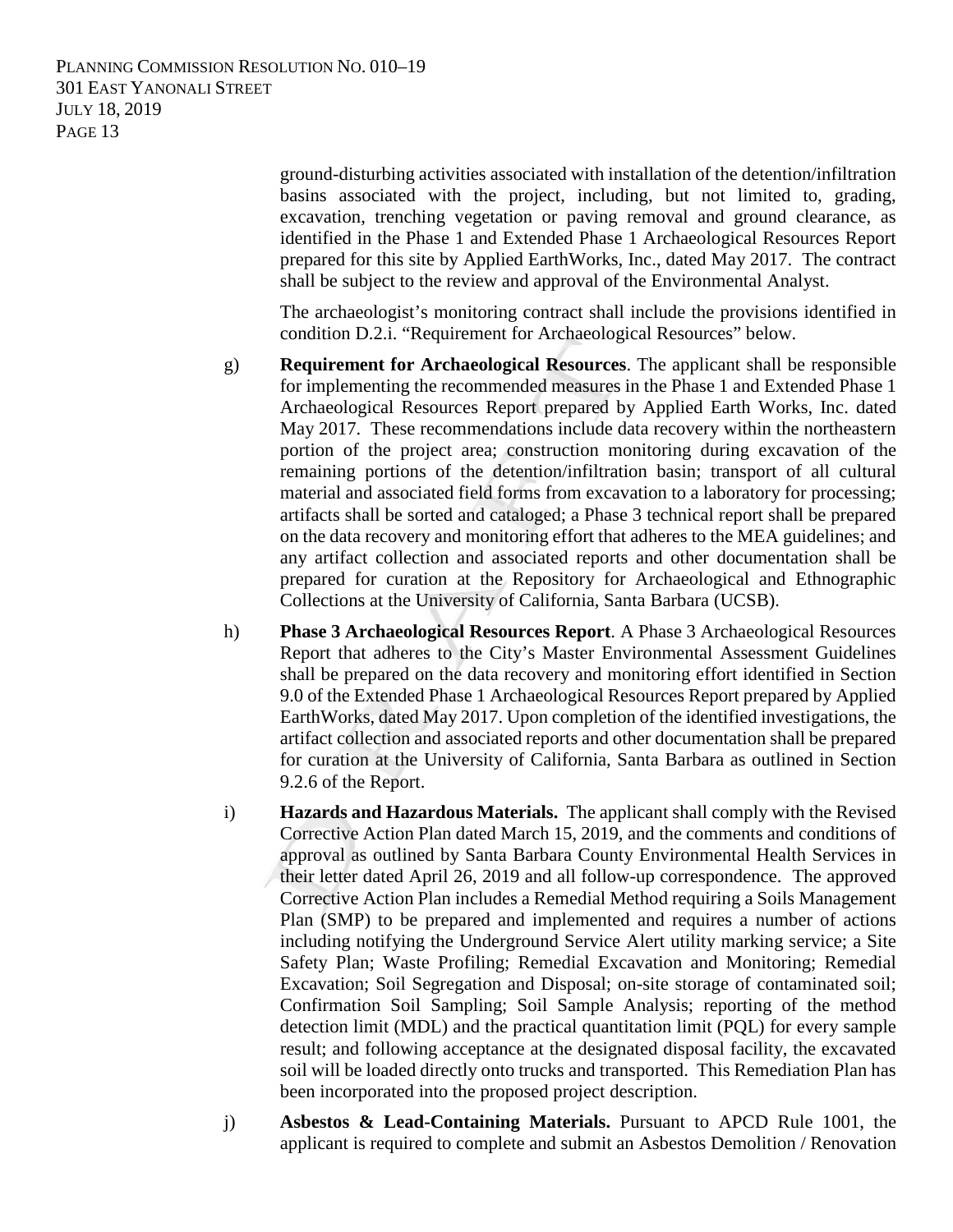> Notification form for each regulated structure to be demolished or renovated. The completed notification shall be provided to the Santa Barbara County APCD with a minimum of 10 working days advance notice prior to disturbing asbestos in a renovation or starting work on a demolition. Any abatement or removal of asbestos and lead-containing materials must be performed in accordance with applicable federal, State, and local regulations. Permits shall be obtained from the Air Pollution Control District prior to commencement of demolition of the structures containing asbestos and/or lead. Disposal of material containing asbestos and/or lead shall be in sent to appropriate landfills that are certified to accept this material.

- k) **Geotechnical Recommendations.** Site preparation and structural design shall be in accordance with the recommendations contained in the Updated Geotechnical Engineering Report prepared by Earth Systems, dated February November 29, 2016, and in the subsequent memo dated February 9, 2018, or as subsequently amended. Ground modification, either stone columns or deep soil mixing, shall be implemented to address potential impacts associated with liquefaction. Compliance shall be demonstrated on plans submitted for grading and building permits.
- l) **Interior Noise Levels.** The portion of the development located in areas with exterior noise levels greater than  $65$  dB(A) Ldn shall have exterior walls that yield an STC-50 rating, or equivalent, to ensure interior areas do not exceed  $45 \text{ dB}(A)$ Ldn. Interior noise levels for the entire development shall not exceed 45  $dB(A)$ . Prior to occupancy of the building, a final report from a licensed acoustical engineer shall be submitted that verifies that interior noise levels do not exceed 45 dB(A). In the event the interior noise levels have not been reduced to acceptable levels, additional reduction measures shall be recommended by the noise specialist and implemented subject to the review and approval of the Building and Safety Division and the Historic Landmarks Commission (as applicable).
- m) **Contractor and Subcontractor Notification.** The Owner shall notify in writing all contractors and subcontractors of the site rules, restrictions, and Conditions of Approval. Submit a draft copy of the notice to the Planning Division for review and approval.
- n) **Letter of Commitment for Neighborhood Notification Prior to Construction.** The Owner shall submit to the Planning Division a letter of commitment to provide the written notice specified in condition E.1 "Neighborhood Notification Prior to Construction" below. The language of the notice and the mailing list shall be reviewed and approved by the Planning Division prior to being distributed. An affidavit signed by the person(s) who compiled the mailing list shall be submitted to the Planning Division.
- o) **Letter of Commitment for Pre-Construction Conference.** The Owner shall submit to the Planning Division a letter of commitment to hold the Pre-Construction Conference identified in condition E.2 "Pre-Construction Conference" prior to disturbing any part of the project site for any reason.
- p) **Design Review Requirements.** Plans shall show all design, landscape and tree protection elements, as approved by the appropriate design review board and as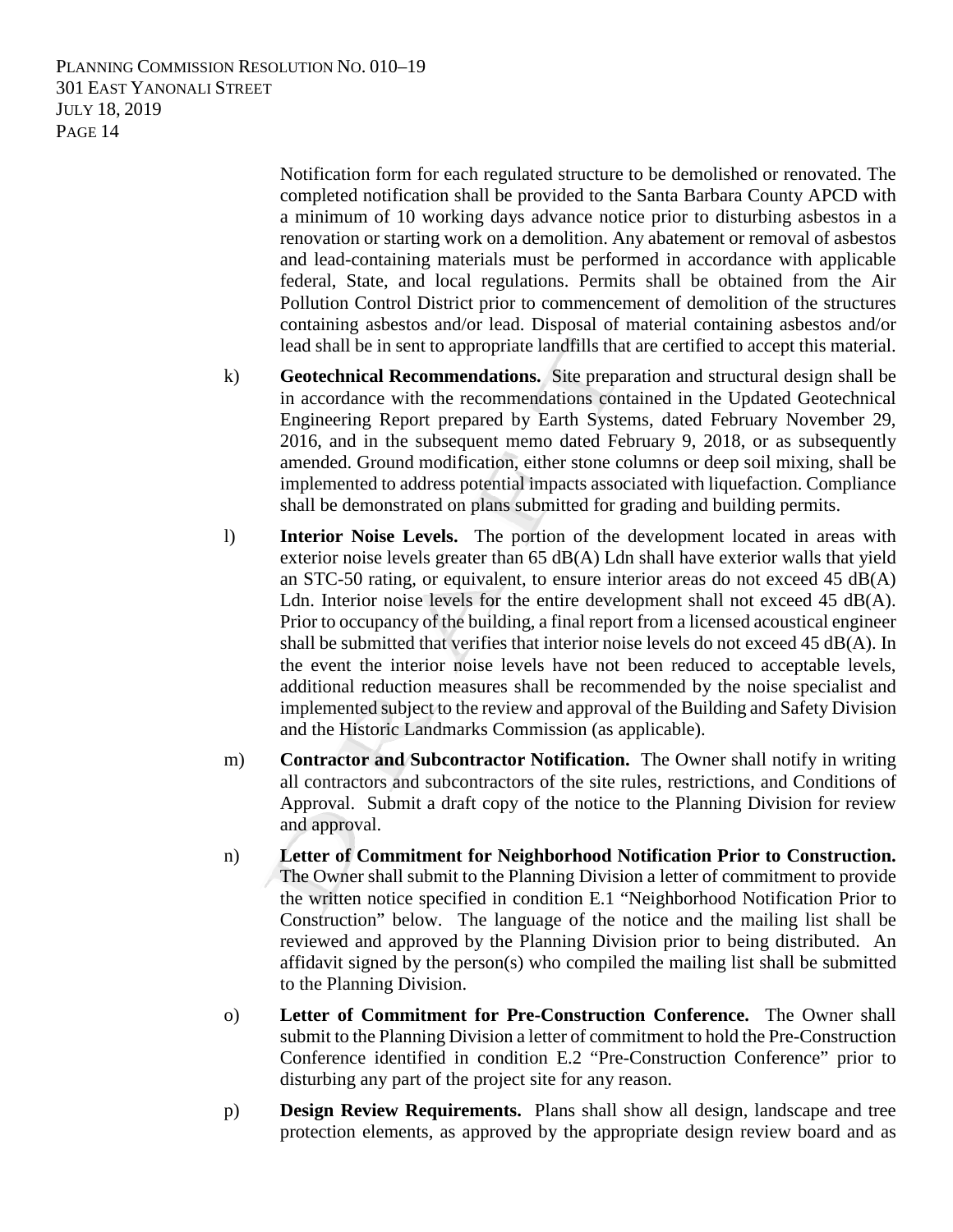outlined in Section C "Design Review," and all elements/specifications shall be implemented on-site.

q) **Conditions on Plans/Signatures.** The final Resolution shall be provided on a full size drawing sheet as part of the drawing sets. Each condition shall have a sheet and/or note reference to verify condition compliance. If the condition relates to a document submittal, indicate the status of the submittal (e.g., Final Map submitted to Public Works Department for review). The following statement shall be signed prior to issuance of and permits: The undersigned have read and understand the required conditions, and agree to abide by any and all conditions which are their usual and customary responsibility to perform, and which are within their authority to perform.

Signed:

| Property Owner |      | Date        |
|----------------|------|-------------|
| Contractor     | Date | License No. |
| Architect      | Date | License No. |
| Engineer       | Date | License No. |

- **E. Construction Implementation Requirements.** All of these construction requirements shall be carried out in the field by the Owner and/or Contractor for the duration of the project construction, including demolition and grading.
	- 1. **Neighborhood Notification Prior to Construction.** At least thirty (30) days prior to commencement of construction, the contractor shall provide written notice to all property owners, businesses, and residents within 450 feet of the project area that proposed construction activities could substantially affect outdoor or indoor living areas. The notice shall contain a description of the project, the construction schedule, including days and hours of construction, a description of noise-reduction measures, site rules, conditions of approval pertaining to construction activities, and the name and phone number of the Project Environmental Coordinator (PEC), who can answer questions and provide additional information or address problems that may arise associated with construction noise. A 24-hour construction hot line shall be provided. Any noise complaints received shall be documented, and, as appropriate, construction activities shall be modified to the extent feasible to address such complaints. Informational signs with the PEC's name and telephone number shall also be posted at the site and shall be easily viewed from adjacent public areas.
	- 2. **Pre-Construction Conference.** Not less than 10 days or more than 20 days prior to commencement of construction, a conference to review site conditions, construction schedule, construction conditions, and environmental monitoring requirements, shall be held by the General Contractor. The conference shall include representatives from the Public Works Department Engineering and Transportation Divisions, Community Development Department Building and Planning Divisions, the Property Owner,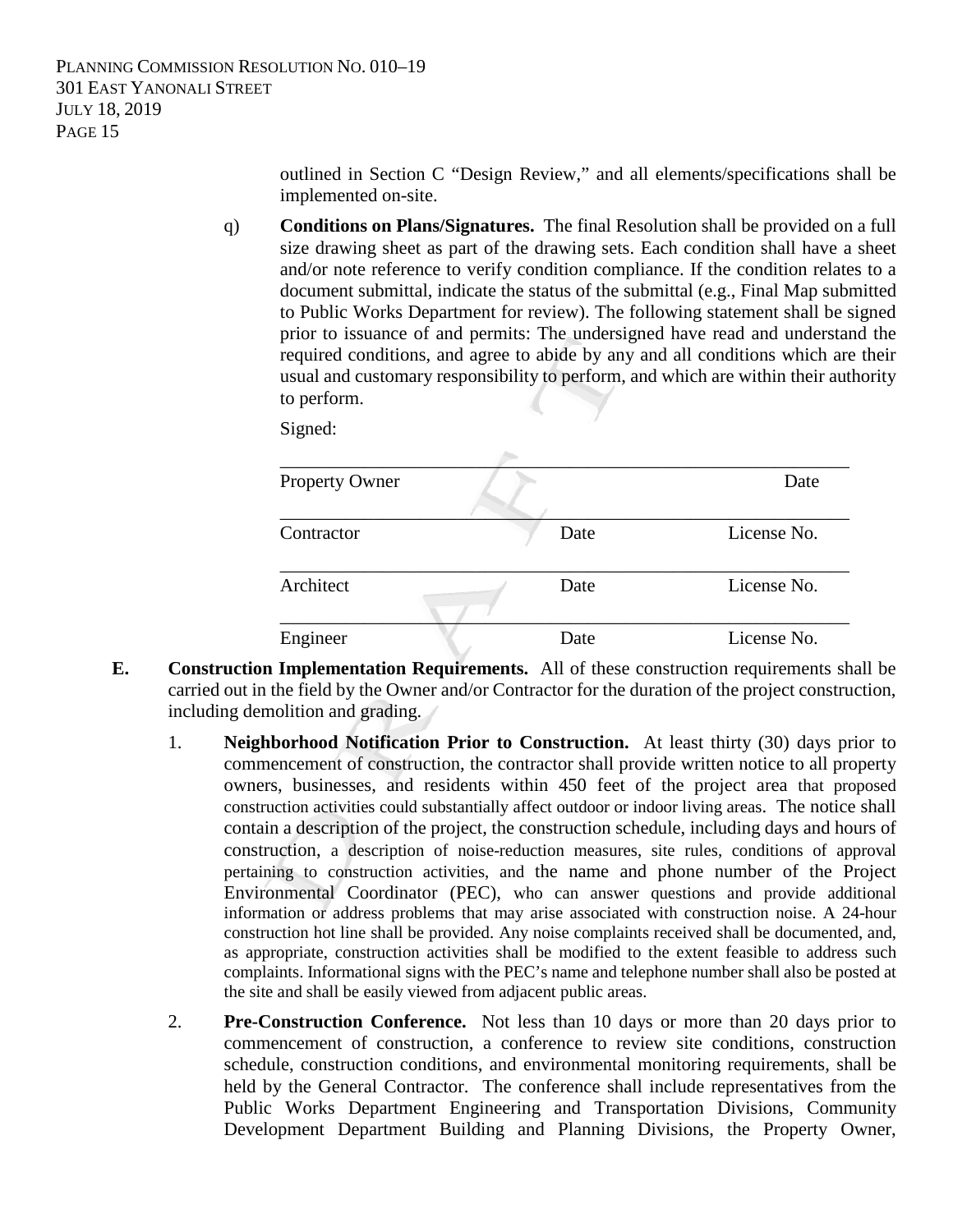Archaeologist, Architect, Landscape Architect, Biologist, Project Engineer, Project Environmental Coordinator, Mitigation Monitors, Contractor and each Subcontractor.

- 3. **Construction Contact Sign.** Immediately after Building permit issuance, signage shall be posted at the points of entry to the site that list the contractor's and Project Environmental Coordinator's (PEC's) name, contractor's and PEC's telephone numbers, construction work hours, site rules, and construction-related conditions, to assist Building Inspectors and Police Officers in the enforcement of the conditions of approval. The font size shall be a minimum of 0.5 inches in height. Said sign shall not exceed six feet in height from the ground if it is free-standing or placed on a fence. It shall not exceed 24 square feet if in a multi-family or commercial zone.
- 4. **Construction Hours.** Noise generating construction activities (which may include preparation for construction work) shall only be permitted Monday through Friday between the hours of 8:00 a.m. and 5:00 p.m., excluding the following holidays:

| New Year's Day              | January 1st*                      |
|-----------------------------|-----------------------------------|
| Martin Luther King, Jr. Day | 3rd Monday in January             |
| Presidents' Day             | 3rd Monday in February            |
| <b>Memorial Day</b>         | Last Monday in May                |
| Independence Day            | July $4th*$                       |
| Labor Day                   | 1st Monday in September           |
| Thanksgiving Day            | 4th Thursday in November          |
| Following Thanksgiving Day  | Friday following Thanksgiving Day |
| Christmas Day               | December 25th*                    |

\*When a holiday falls on a Saturday or Sunday, the preceding Friday or following Monday, respectively, shall be observed as a legal holiday.

Non-noise generating activities shall be permitted 7:00 a.m. – 8:00 a.m. Monday through Friday and 9:00 a.m. – 4:00 p.m. Saturday, excluding the holidays listed above.

When, based on required construction type or other appropriate reasons, it is necessary to do work outside the allowed construction hours, contractor shall contact the City to request a waiver from the above construction hours, using the procedure outlined in Santa Barbara Municipal Code §9.16.015 Construction Work at Night. Contractor shall notify all residents within 300 feet of the parcel of intent to carry out said construction a minimum of 48 hours prior to said construction. Said notification shall include what the work includes, the reason for the work, the duration of the proposed work and a contact number.

- 5. **Construction-Related Truck Trips**. Construction-related truck trips for trucks with a gross vehicle weight rating of three tons or more shall not be scheduled during peak hours (7:00 a.m. to 9:00 a.m. and 4:00 p.m. to 6:00 p.m.) in order to help reduce truck traffic on adjacent streets and roadways.
- 6. **Construction Storage/Staging.** Construction vehicle/ equipment/ materials storage and staging shall be done on-site. No parking or storage shall be permitted within the public right-of-way, unless specifically permitted by the Public Works Director with a Public Works permit.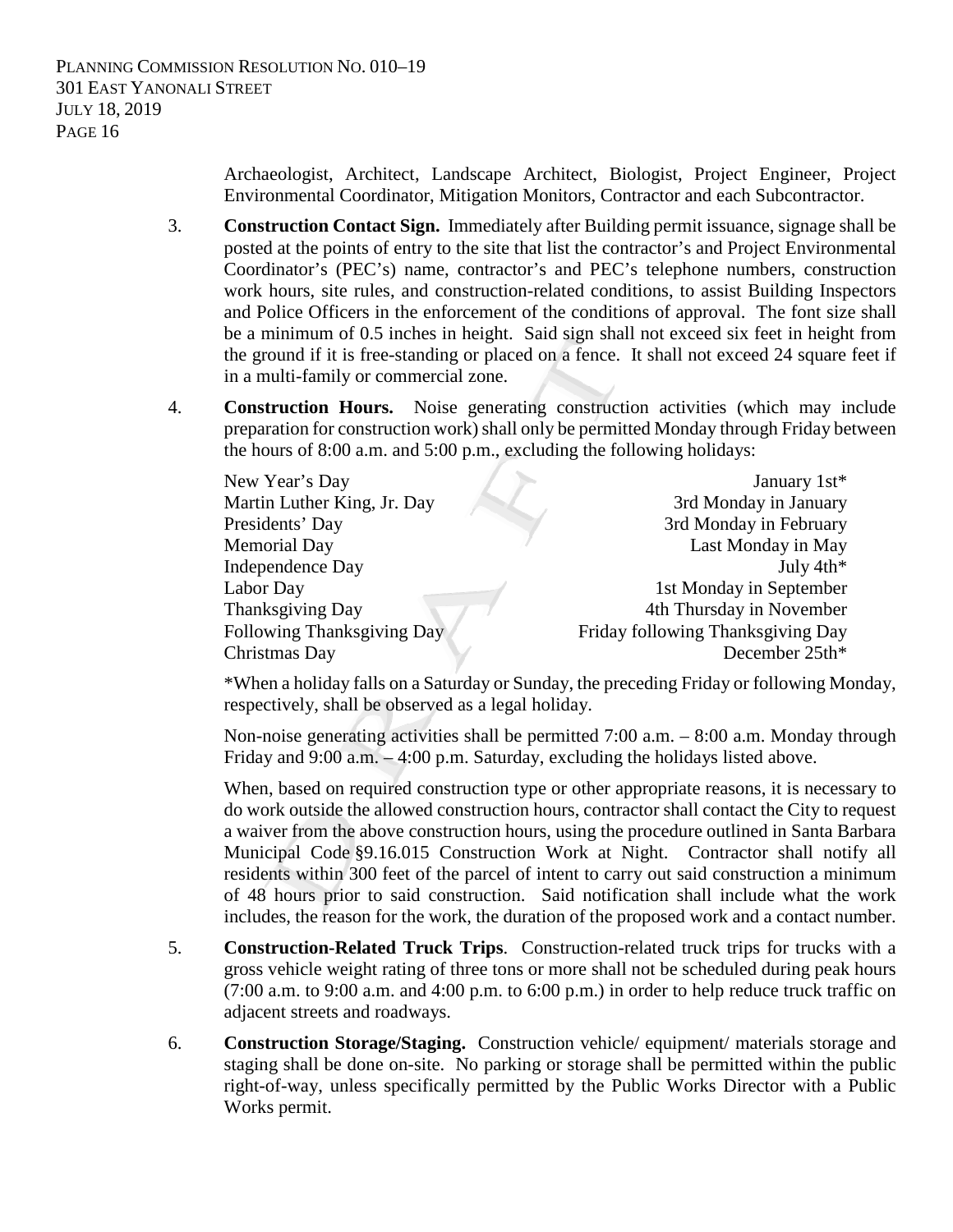- 7. **Construction Parking.** During construction, free parking spaces for construction workers shall be provided on-site or off-site in a location subject to the approval of the Public Works Director.
- 8. **Construction Equipment Sound Barrier**. Stationary construction equipment that generates noise that exceeds 50 dB(A) at the property boundaries shall be shielded with a barrier that meets a STC rating of 25.
- 9. **Construction Equipment Sound Control**. All construction equipment, powered by internal combustion engines shall be properly muffled and maintained. No internal combustion engine shall be operated on the site without a muffler. All diesel equipment shall be operated with closed engine doors and shall be equipped with factory recommended mufflers. Unnecessary idling of internal combustion engines shall be prohibited.
- 10. **Construction Noise Barrier**. Air compressors and generators used for construction shall be surrounded by temporary acoustical shelters. Whenever feasible, electrical power shall be used to run air compressors and similar power tools.
- 11. **Construction Sound Barrier Wall**. A temporary construction sound barrier wall 8- to 10-feet high shall be constructed along the project site boundary fronting Garden Street and for 100 feet east along East Yanonali Street. The barrier shall be made of rigid and sufficiently dense sound-attenuating material such as a minimum 5/8- inch thick plywood that extends from the ground surface without openings and gaps.
- 12. **Air Quality and Dust Control.** The following measures shall be shown on grading and building plans and shall be adhered to throughout grading, hauling, and construction activities:
	- a) During construction, use water trucks or sprinkler systems to keep all areas of vehicle movement damp enough to prevent dust from leaving the site. At a minimum, this should include wetting down such areas in the late morning and after work is completed for the day. Increased watering frequency should be required whenever the wind speed exceeds 15 mph. Reclaimed water should be used to the maximum extent feasible.
	- b) Minimize amount of disturbed area and reduce on site vehicle speeds to 15 miles per hour or less.
	- c) If importation, exportation and stockpiling of fill material is involved, soil stockpiled for more than two days shall be covered, kept moist, or treated with soil binders to prevent dust generation. Trucks transporting fill material to and from the site shall be tarped from the point of origin.
	- d) Gravel pads shall be installed at all access points to prevent tracking of mud onto public roads.
	- e) After clearing, grading, earth moving or excavation is completed, treat the disturbed area by watering, or revegetating, or by spreading soil binders until the area is paved or otherwise developed so that dust generation will not occur.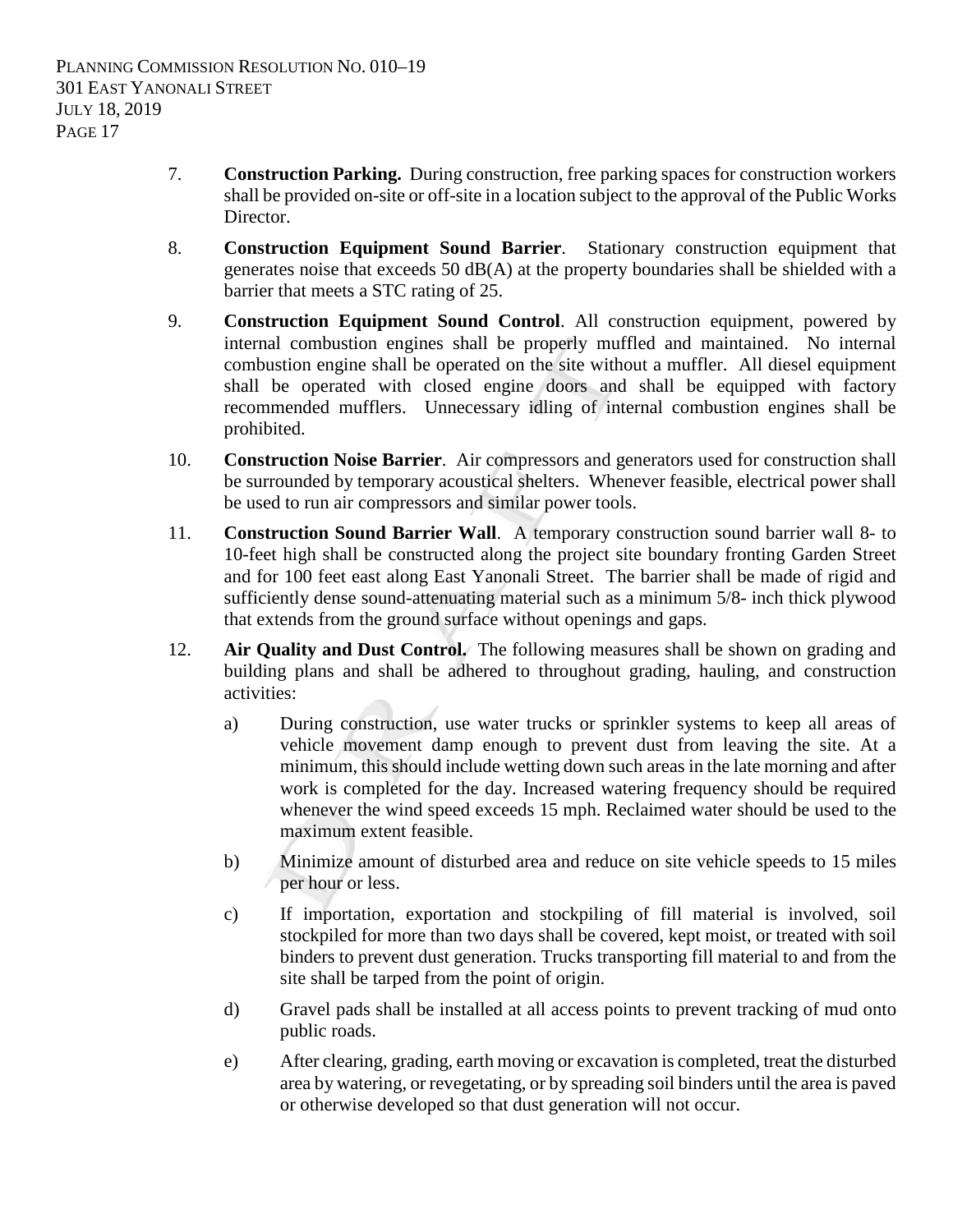- f) The contractor or builder shall designate a person or persons to monitor the dust control program and to order increased watering, as necessary, to prevent transport of dust offsite. Their duties shall include holiday and weekend periods when work may not be in progress. The name and telephone number of such persons shall be provided to the Air Pollution Control District prior to land use clearance for map recordation and land use clearance for finish grading of the structure.
- g) All portable diesel-powered construction equipment shall be registered with the state's portable equipment registration program OR shall obtain an APCD permit.
- h) Fleet owners of mobile construction equipment are subject to the California Air Resource Board (CARB) Regulation for In-use Off-road Diesel Vehicles (Title 13 California Code of Regulations, Chapter 9, § 2449), the purpose of which is to reduce diesel particulate matter (PM) and criteria pollutant emissions from in-use (existing) off-road diesel-fueled vehicles. For more information, please refer to the CARB website at www.arb.ca.gov/msprog/ordiesel/ordiesel.htm.
- i) All commercial diesel vehicles are subject to Title 13, § 2485 of the California Code of Regulations, limiting engine idling time. Idling of heavy-duty diesel construction equipment and trucks during loading and unloading shall be limited to five minutes; electric auxiliary power units should be used whenever possible.
- j) Diesel construction equipment meeting the California Air Resources Board (CARB) Tier 1 emission standards for off-road heavy-duty diesel engines shall be used. Equipment meeting CARB Tier 2 or higher emission standards should be used to the maximum extent feasible.
- k) Diesel powered equipment should be replaced by electric equipment whenever feasible.
- l) If feasible, diesel construction equipment shall be equipped with selective catalytic reduction systems, diesel oxidation catalysts and diesel particulate filters as certified and/or verified by EPA or California.
- m) Catalytic converters shall be installed on gasoline-powered equipment, if feasible.
- n) All construction equipment shall be maintained in tune per the manufacturer's specifications.
- o) The engine size of construction equipment shall be the minimum practical size.
- p) The number of construction equipment operating simultaneously shall be minimized through efficient management practices to ensure that the smallest practical number is operating at any one time. Construction worker trips should be minimized by requiring carpooling and by providing for lunch onsite.
- **F. Prior to Certificate of Occupancy.** Prior to issuance of the Certificate of Occupancy, the Owner of the Real Property shall complete the following:
	- 1. **Repair Damaged Public Improvements.** Repair any public improvements (curbs, gutters, sidewalks, roadways, etc.) or property damaged by construction subject to the review and approval of the Public Works Department per SBMC §22.60. Where tree roots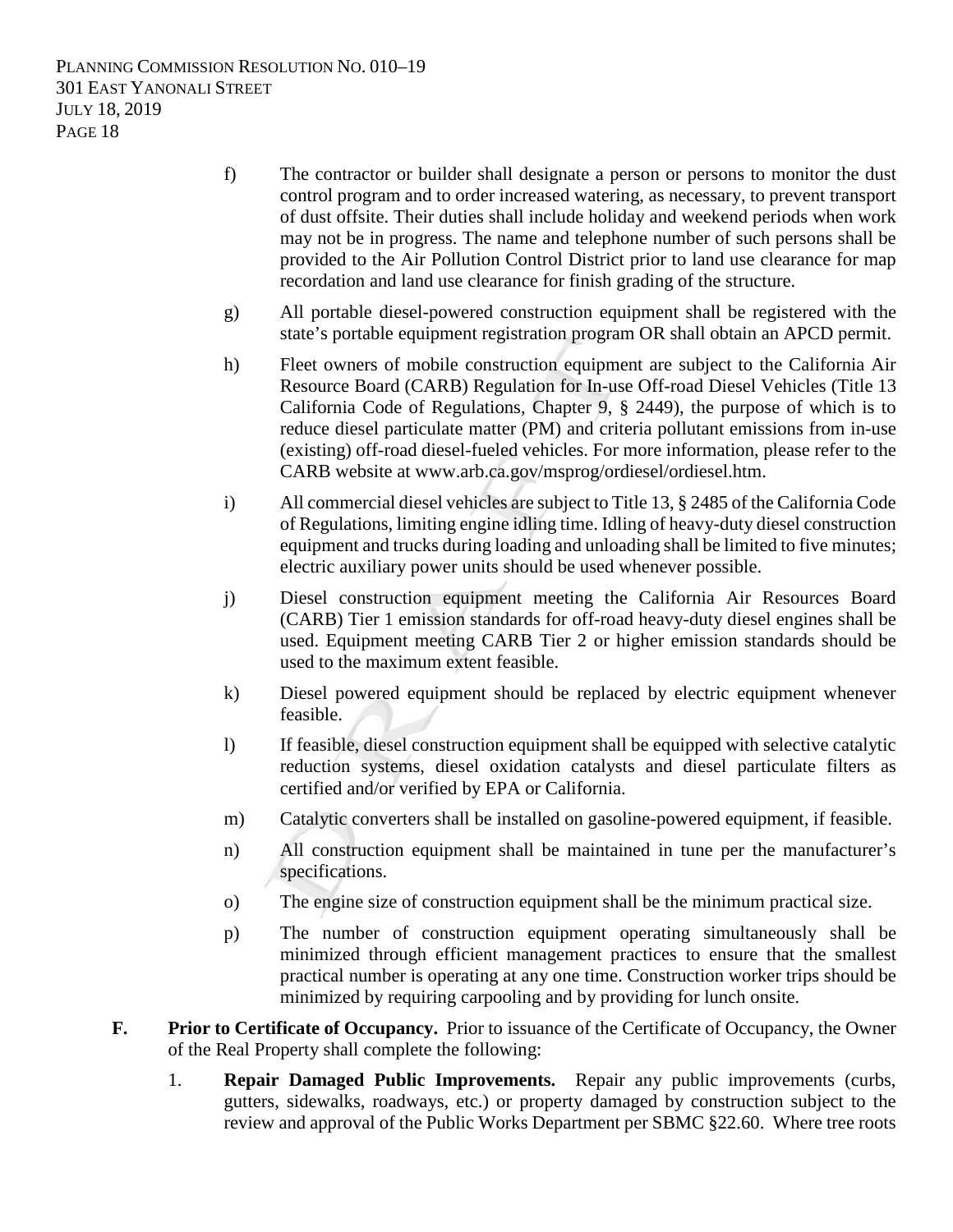are the cause of the damage, the roots shall be pruned under the direction of a qualified arborist.

- 2. **Complete Public Improvements.** Public improvements, as shown in the public improvement plans or building plans, shall be completed.
- 3. **Noise Measurements.** Submit a final report from a licensed acoustical engineer, verifying that interior area noise levels are within acceptable levels as specified in the Noise Element. In the event the noise is not mitigated to acceptable levels, additional mitigation measures shall be recommended by the noise specialist and implemented subject to the review and approval of the Building and Safety Division and the Historic Landmarks Commission (HLC).
- 4. **Archaeological Monitoring Report.** A final report on the results of the archaeological monitoring shall be submitted to the Planning Division within 180 days of completion of the monitoring or prior to the issuance of the Certificate of Occupancy, whichever is earlier.
- 5. **New Construction Photographs.** Photographs of the new construction, taken from the same locations as those taken of the story poles prior to project approval, shall be taken, attached to 8 ½ x 11" board and submitted to the Planning Division.

## **G. General Conditions.**

1. **Compliance with Requirements.** All requirements of the city of Santa Barbara and any other applicable requirements of any law or agency of the State and/or any government entity or District shall be met. This includes, but is not limited to, the Endangered Species Act of 1973 [ESA] and any amendments thereto (16 U.S.C. § 1531 et seq.), the 1979 Air Quality Attainment Plan, and the California Code of Regulations.

# 2. **Approval Limitations**.

- a) The conditions of this approval supersede all conflicting notations, specifications, dimensions, and the like which may be shown on submitted plans.
- b) All buildings, roadways, parking areas and other features shall be located substantially as shown on the plans approved by the Planning Commission.
- c) Any deviations from the project description, approved plans or conditions must be reviewed and approved by the City, in accordance with the Planning Commission Guidelines. Deviations may require changes to the permit and/or further environmental review. Deviations without the above-described approval will constitute a violation of permit approval.
- 3. **Litigation Indemnification Agreement.** In the event the Planning Commission approval of the Project is appealed to the City Council, Applicant/Owner hereby agrees to defend the City, its officers, employees, agents, consultants and independent contractors ("City's Agents") from any third party legal challenge to the City Council's denial of the appeal and approval of the Project, including, but not limited to, challenges filed pursuant to the California Environmental Quality Act (collectively "Claims"). Applicant/Owner further agrees to indemnify and hold harmless the City and the City's Agents from any award of attorney fees or court costs made in connection with any Claim.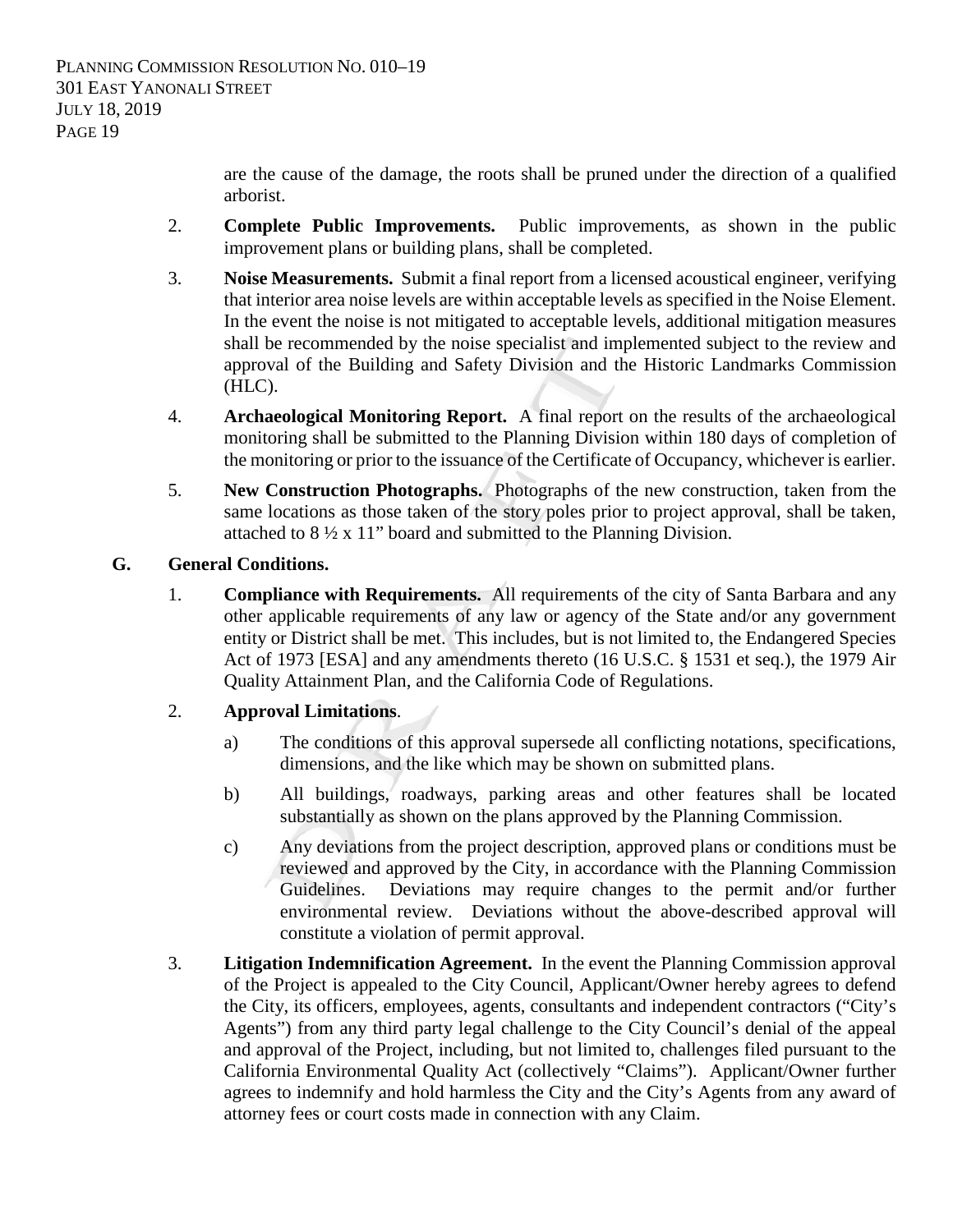> Applicant/Owner shall execute a written agreement, in a form approved by the City Attorney, evidencing the foregoing commitments of defense and indemnification within thirty (30) days of being notified of a lawsuit regarding the Project. These commitments of defense and indemnification are material conditions of the approval of the Project. If Applicant/Owner fails to execute the required defense and indemnification agreement within the time allotted, the Project approval shall become null and void absent subsequent acceptance of the agreement by the City, which acceptance shall be within the City's sole and absolute discretion. Nothing contained in this condition shall prevent the City or the City's Agents from independently defending any Claim. If the City or the City's Agents decide to independently defend a Claim, the City and the City's Agents shall bear their own attorney fees, expenses, and costs of that independent defense.

## **III. NOTICE OF DEVELOPMENT PLAN TIME LIMITS:**

The Planning Commission action approving the Development Plan, Transfer of Existing Development Rights Permit, or Conditional Use Permit for Overlay Zones shall expire four (4) years from the date of approval per Santa Barbara Municipal Code §28.85.090, unless:

- 1. A building or grading permit for the work authorized by the development plan is issued prior to the expiration date of the approval.
- 2. The Community Development Director grants an extension prior to the expiration of the approval.

# **NOTICE OF COASTAL DEVELOPMENT PERMIT TIME LIMITS:**

The Planning Commission action approving the Coastal Development Permit shall expire two (2) years from the date of final action upon the application, per Santa Barbara Municipal Code §28.44.230, unless:

- 1. Otherwise explicitly modified by conditions of approval for the coastal development permit.
- 2. A Building permit for the work authorized by the coastal development permit is issued prior to the expiration date of the approval.
- 3. The Community Development Director grants an extension of the coastal development permit approval. The Community Development Director may grant up to three (3) one-year extensions of the coastal development permit approval. Each extension may be granted upon the Director finding that: (i) the development continues to conform to the Local Coastal Program, (ii) the applicant has demonstrated due diligence in completing the development, and (iii) there are no changed circumstances that affect the consistency of the development with the General Plan or any other applicable ordinances, resolutions, or other laws.

## **NOTICE OF TIME LIMITS FOR PROJECTS WITH MULTIPLE APPROVALS (SBMC §28.87.370).**

If a project requires multiple discretionary permits or approvals, the expiration date shall be measured from date of final action of the City on the longest discretionary approval permit or approval related to the application (excluding design review approval), unless otherwise specified by State or federal law

This motion was passed and adopted on the 18th day of July, 2019 by the Planning Commission of the City of Santa Barbara, by the following vote: